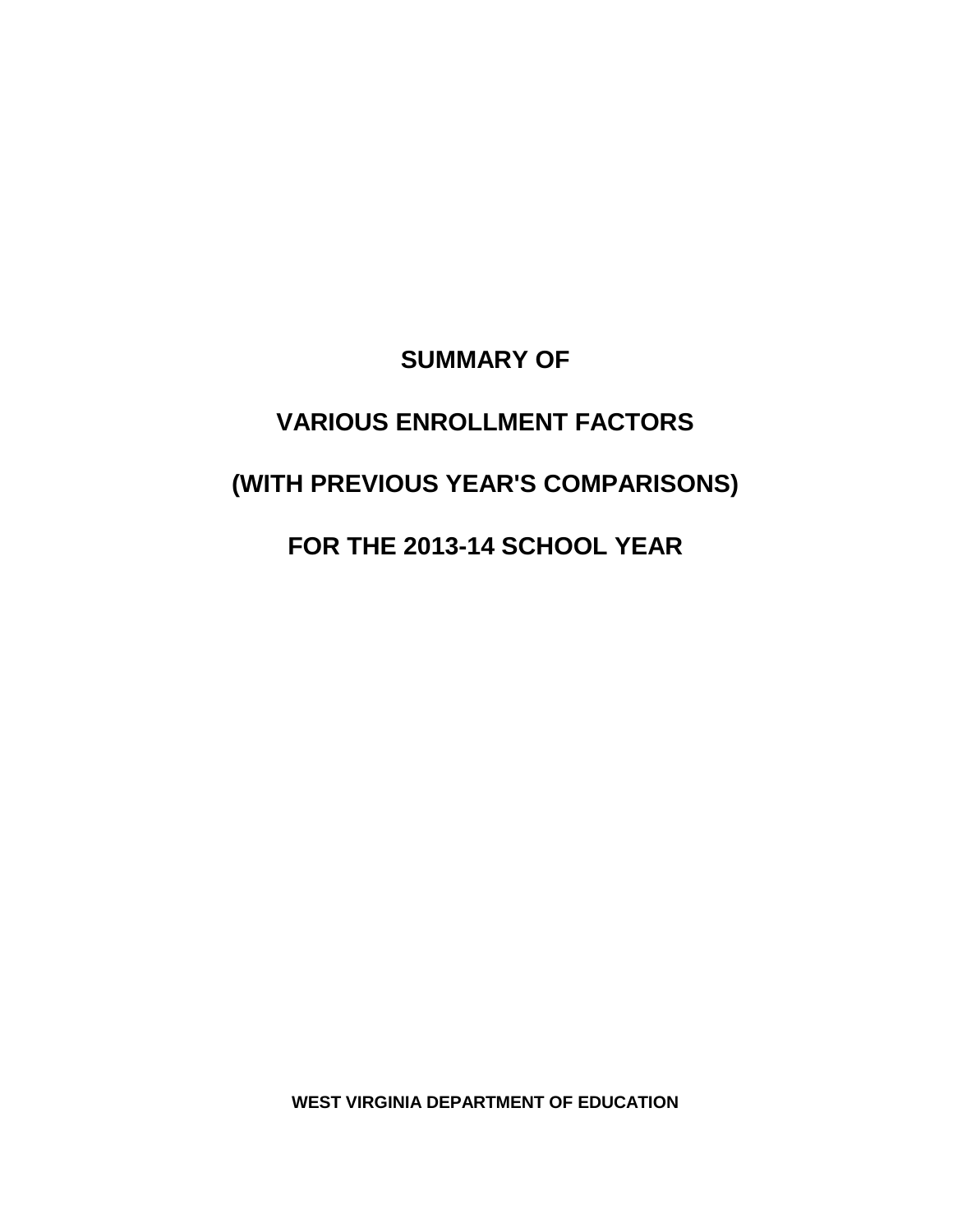|                |         | Early Childhood Headcount |                          |           | Early Childhood FTE |                       |  |  |
|----------------|---------|---------------------------|--------------------------|-----------|---------------------|-----------------------|--|--|
| County         | 2012-13 | 2013-14                   | Increase/<br>Decrease    | 2012-13   | 2013-14             | Increase/<br>Decrease |  |  |
| <b>Barbour</b> | 142     | 155                       | 13                       | 141.50    | 150.00              | 8.50                  |  |  |
| Berkeley       | 872     | 823                       | (49)                     | 640.30    | 764.99              | 124.69                |  |  |
| Boone          | 265     | 288                       | 23                       | 262.50    | 247.00              | (15.50)               |  |  |
| Braxton        | 142     | 133                       | (9)                      | 140.08    | 125.00              | (15.08)               |  |  |
| Brooke         | 154     | 137                       | (17)                     | 145.20    | 131.00              | (14.20)               |  |  |
| Cabell         | 758     | 840                       | 82                       | 758.00    | 803.48              | 45.48                 |  |  |
| Calhoun        | 65      | 74                        | 9                        | 63.50     | 74.00               | 10.50                 |  |  |
| Clay           | 135     | 160                       | 25                       | 135.00    | 160.00              | 25.00                 |  |  |
| Doddridge      | 73      | 69                        | (4)                      | 73.00     | 65.20               | (7.80)                |  |  |
| Fayette        | 396     | 333                       | (63)                     | 385.22    | 333.00              | (52.22)               |  |  |
| Gilmer         | 60      | 57                        | (3)                      | 60.00     | 55.24               | (4.76)                |  |  |
| Grant          | 100     | 105                       | 5                        | 96.40     | 100.00              | 3.60                  |  |  |
| Greenbrier     | 253     | 253                       | $\overline{\phantom{a}}$ | 253.00    | 247.04              | (5.96)                |  |  |
| Hampshire      | 176     | 175                       | (1)                      | 176.00    | 174.00              | (2.00)                |  |  |
| Hancock        | 250     | 232                       | (18)                     | 229.40    | 224.40              | (5.00)                |  |  |
| Hardy          | 149     | 149                       | $\overline{\phantom{a}}$ | 138.05    | 142.25              | 4.20                  |  |  |
| Harrison       | 649     | 668                       | 19                       | 639.20    | 655.90              | 16.70                 |  |  |
| Jackson        | 309     | 258                       | (51)                     | 305.00    | 258.00              | (47.00)               |  |  |
| Jefferson      | 323     | 370                       | 47                       | 216.00    | 279.00              | 63.00                 |  |  |
| Kanawha        | 1,494   | 1,446                     | (48)                     | 1,077.60  | 1,142.50            | 64.90                 |  |  |
| Lewis          | 165     | 144                       | (21)                     | 165.00    | 139.50              | (25.50)               |  |  |
| Lincoln        | 264     | 235                       | (29)                     | 258.60    | 224.00              | (34.60)               |  |  |
| Logan          | 376     | 313                       | (63)                     | 373.60    | 312.00              | (61.60)               |  |  |
| Marion         | 492     | 452                       | (40)                     | 459.20    | 449.90              | (9.30)                |  |  |
| Marshall       | 275     | 280                       | 5                        | 269.80    | 269.40              | (0.40)                |  |  |
| Mason          | 296     | 257                       | (39)                     | 236.80    | 205.60              | (31.20)               |  |  |
| McDowell       | 216     | 205                       | (11)                     | 202.56    | 205.00              | 2.44                  |  |  |
| Mercer         | 564     | 564                       | $\overline{\phantom{a}}$ | 500.40    | 491.00              | (9.40)                |  |  |
| Mineral        | 295     | 256                       | (39)                     | 294.07    | 249.14              | (44.93)               |  |  |
| Mingo          | 259     | 245                       | (14)                     | 259.00    | 243.20              | (15.80)               |  |  |
| Monongalia     | 647     | 652                       | 5                        | 641.48    | 633.15              | (8.33)                |  |  |
| Monroe         | 121     | 102                       | (19)                     | 115.63    | 94.00               | (21.63)               |  |  |
| Morgan         | 128     | 133                       | 5                        | 81.10     | 95.00               | 13.90                 |  |  |
| Nicholas       | 235     | 193                       | (42)                     | 235.00    | 187.10              | (47.90)               |  |  |
| Ohio           | 308     | 333                       | 25                       | 258.60    | 291.90              | 33.30                 |  |  |
| Pendleton      | 67      | 78                        | 11                       | 67.00     | 78.00               | 11.00                 |  |  |
| Pleasants      | 65      | 74                        | 9                        | 65.00     | 74.00               | 9.00                  |  |  |
| Pocahontas     | 58      | 74                        | 16                       | 57.25     | 74.00               | 16.75                 |  |  |
| Preston        | 269     | 242                       | (27)                     | 254.20    | 232.08              | (22.12)               |  |  |
| Putnam         | 415     | 442                       | 27                       | 376.00    | 433.00              | 57.00                 |  |  |
| Raleigh        | 769     | 826                       | 57                       | 617.80    | 775.60              | 157.80                |  |  |
| Randolph       | 227     | 218                       | (9)                      | 227.00    | 214.14              | (12.86)               |  |  |
| Ritchie        | 98      | 88                        | (10)                     | 91.00     | 83.20               | (7.80)                |  |  |
| Roane          | 123     | 115                       | (8)                      | 119.08    | 114.05              | (5.03)                |  |  |
| Summers        | 117     | 100                       | (17)                     | 113.00    | 98.00               | (15.00)               |  |  |
| Taylor         | 130     | 135                       | 5                        | 123.20    | 132.80              | 9.60                  |  |  |
| Tucker         | 62      | 68                        | 6                        | 62.00     | 67.08               | 5.08                  |  |  |
| Tyler          | 76      | 74                        | (2)                      | 74.00     | 68.00               | (6.00)                |  |  |
| Upshur         | 180     | 177                       | (3)                      | 180.00    | 177.00              | (3.00)                |  |  |
| Wayne          | 405     | 412                       | $\overline{7}$           | 385.80    | 403.00              | 17.20                 |  |  |
| Webster        | 99      | 103                       | 4                        | 90.00     | 102.00              | 12.00                 |  |  |
| Wetzel         | 149     | 142                       | (7)                      | 145.00    | 138.00              | (7.00)                |  |  |
| Wirt           | 57      | 58                        | 1                        | 57.00     | 58.00               | 1.00                  |  |  |
| Wood           | 680     | 660                       | (20)                     | 658.50    | 643.50              | (15.00)               |  |  |
| Wyoming        | 314     | 282                       | (32)                     | 311.30    | 282.00              | (29.30)               |  |  |
|                |         |                           |                          |           |                     |                       |  |  |
| Total          | 15,766  | 15,457                    | (309)                    | 14,359.92 | 14,469.34           | 109.42                |  |  |

OSF

12/13/13

Enrollment Factor Comparisons 14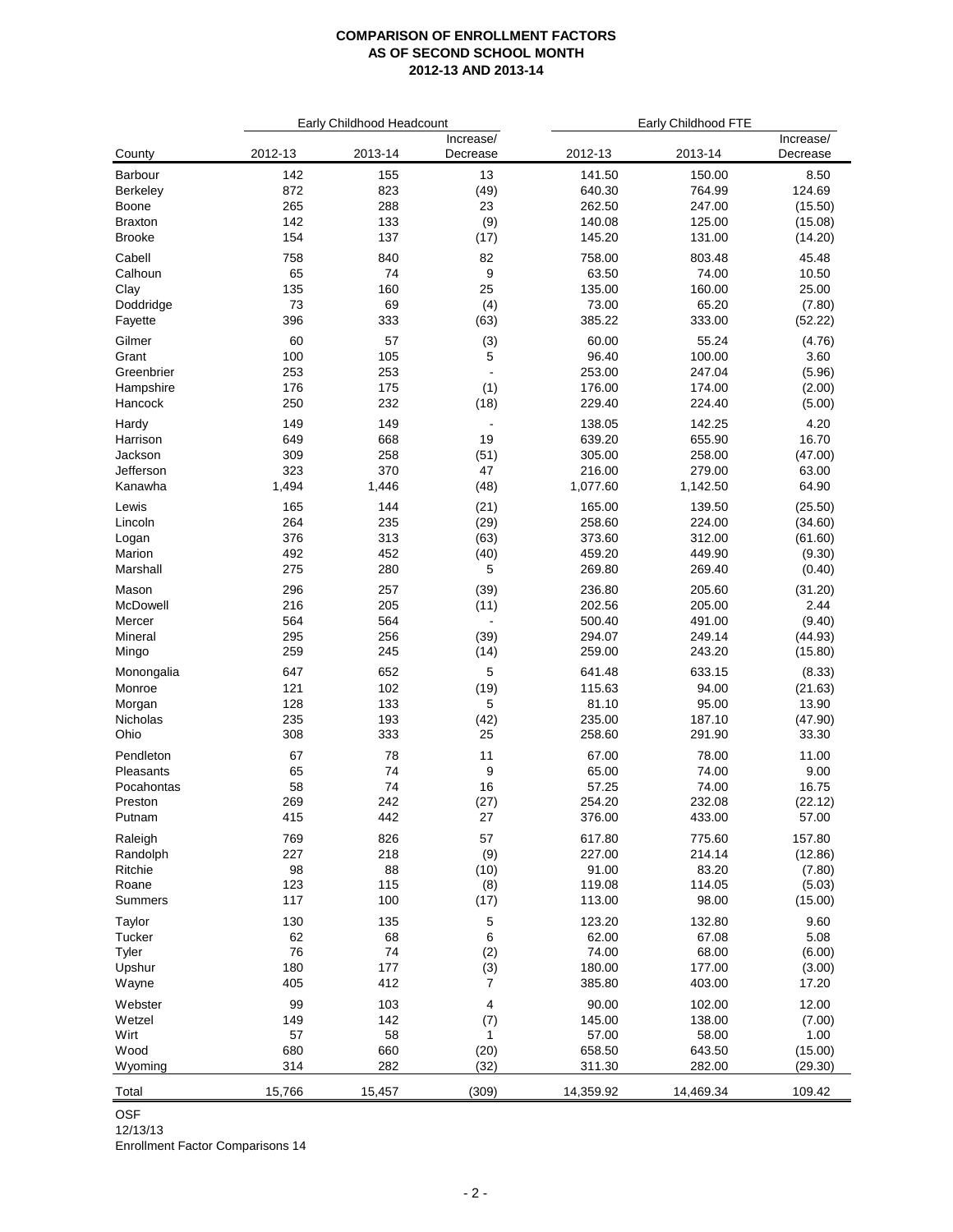|                 |            | Kindergarten (5 Year Olds) Headcount |                          | Kindergarten (5 Year Olds) FTE |                  |                       |
|-----------------|------------|--------------------------------------|--------------------------|--------------------------------|------------------|-----------------------|
| County          | 2012-13    | 2013-14                              | Increase/<br>Decrease    | 2012-13                        | 2013-14          | Increase/<br>Decrease |
| Barbour         | 182        | 186                                  | 4                        | 182.00                         | 186.00           | 4.00                  |
| <b>Berkeley</b> | 1,448      | 1,448                                |                          | 1,448.00                       | 1,448.00         |                       |
| <b>Boone</b>    | 362        | 344                                  | (18)                     | 362.00                         | 344.00           | (18.00)               |
| <b>Braxton</b>  | 174        | 180                                  | 6                        | 174.00                         | 180.00           | 6.00                  |
| <b>Brooke</b>   | 251        | 238                                  | (13)                     | 251.00                         | 238.00           | (13.00)               |
| Cabell          | 1,100      | 1,037                                | (63)                     | 1,100.00                       | 1,036.10         | (63.90)               |
| Calhoun         | 88         | 80                                   | (8)                      | 88.00                          | 80.00            | (8.00)                |
| Clay            | 172        | 152                                  | (20)                     | 172.00                         | 152.00           | (20.00)               |
| Doddridge       | 74         | 82                                   | 8                        | 74.00                          | 82.00            | 8.00                  |
| Fayette         | 525        | 521                                  | (4)                      | 525.00                         | 521.00           | (4.00)                |
| Gilmer          | 75         | 60                                   | (15)                     | 75.00                          | 60.00            | (15.00)               |
| Grant           | 126        | 122                                  | (4)                      | 126.00                         | 122.00           | (4.00)                |
| Greenbrier      | 416        | 368                                  | (48)                     | 416.00                         | 368.00           | (48.00)               |
| Hampshire       | 256        | 231                                  | (25)                     | 256.00                         | 231.00           | (25.00)               |
| Hancock         | 314        | 352                                  | 38                       | 314.00                         | 352.00           | 38.00                 |
| Hardy           | 190        | 173                                  | (17)                     | 190.00                         | 173.00           | (17.00)               |
| Harrison        | 842        | 849                                  | $\overline{7}$           | 842.00                         | 849.00           | 7.00                  |
| Jackson         | 345        | 390                                  | 45                       | 345.00                         | 390.00           | 45.00                 |
| Jefferson       | 728        | 688                                  | (40)                     | 728.00                         | 688.00           | (40.00)               |
| Kanawha         | 2,144      | 2,144                                | $\overline{\phantom{a}}$ | 2,144.00                       | 2,144.00         | $\blacksquare$        |
| Lewis           | 193        | 222                                  | 29                       | 193.00                         | 222.00           | 29.00                 |
| Lincoln         | 326        | 336                                  | 10                       | 326.00                         | 336.00           | 10.00                 |
| Logan           | 442        | 443                                  | $\mathbf{1}$             | 442.00                         | 443.00           | 1.00                  |
| Marion          | 612        | 630                                  | 18                       | 612.00                         | 630.00           | 18.00                 |
| Marshall        | 336        | 377                                  | 41                       | 336.00                         | 377.00           | 41.00                 |
|                 |            |                                      |                          |                                |                  |                       |
| Mason           | 318        | 342                                  | 24                       | 317.20                         | 342.00           | 24.80                 |
| McDowell        | 303        | 252                                  | (51)                     | 303.00                         | 252.00           | (51.00)               |
| Mercer          | 792<br>309 | 788<br>322                           | (4)                      | 792.00<br>309.00               | 788.00<br>322.00 | (4.00)                |
| Mineral         | 362        | 366                                  | 13<br>4                  | 362.00                         | 366.00           | 13.00<br>4.00         |
| Mingo           |            |                                      |                          |                                |                  |                       |
| Monongalia      | 865        | 838                                  | (27)                     | 865.00                         | 838.00           | (27.00)               |
| Monroe          | 145        | 149                                  | 4                        | 145.00                         | 149.00           | 4.00                  |
| Morgan          | 159        | 174                                  | 15                       | 159.00                         | 174.00           | 15.00                 |
| Nicholas        | 356        | 308                                  | (48)                     | 356.00                         | 308.00           | (48.00)               |
| Ohio            | 424        | 392                                  | (32)                     | 424.00                         | 392.00           | (32.00)               |
| Pendleton       | 63         | 65                                   | $\overline{2}$           | 63.00                          | 65.00            | 2.00                  |
| Pleasants       | 102        | 80                                   | (22)                     | 102.00                         | 80.00            | (22.00)               |
| Pocahontas      | 80         | 68                                   | (12)                     | 80.00                          | 68.00            | (12.00)               |
| Preston         | 333        | 374                                  | 41                       | 333.00                         | 374.00           | 41.00                 |
| Putnam          | 724        | 713                                  | (11)                     | 724.00                         | 713.00           | (11.00)               |
| Raleigh         | 1,021      | 949                                  | (72)                     | 1,021.00                       | 949.00           | (72.00)               |
| Randolph        | 374        | 338                                  | (36)                     | 374.00                         | 338.00           | (36.00)               |
| Ritchie         | 111        | 112                                  | 1                        | 111.00                         | 112.00           | 1.00                  |
| Roane           | 196        | 201                                  | 5                        | 196.00                         | 201.00           | 5.00                  |
| Summers         | 132        | 135                                  | 3                        | 132.00                         | 135.00           | 3.00                  |
| Taylor          | 177        | 190                                  | 13                       | 177.00                         | 190.00           | 13.00                 |
| Tucker          | 61         | 68                                   | $\overline{7}$           | 61.00                          | 68.00            | 7.00                  |
| Tyler           | 104        | 92                                   | (12)                     | 104.00                         | 92.00            | (12.00)               |
| Upshur          | 305        | 270                                  | (35)                     | 305.00                         | 270.00           | (35.00)               |
| Wayne           | 581        | 583                                  | 2                        | 581.00                         | 583.00           | 2.00                  |
| Webster         | 118        | 118                                  |                          | 118.00                         | 118.00           |                       |
| Wetzel          | 212        | 188                                  | (24)                     | 212.00                         | 188.00           | (24.00)               |
| Wirt            | 70         | 67                                   | (3)                      | 70.00                          | 67.00            | (3.00)                |
| Wood            | 944        | 979                                  | 35                       | 944.00                         | 979.00           | 35.00                 |
| Wyoming         | 314        | 356                                  | 42                       | 314.00                         | 356.00           | 42.00                 |
|                 |            |                                      |                          |                                |                  |                       |
| Total           | 21,776     | 21,530                               | (246)                    | 21,775.20                      | 21,529.10        | (246.10)              |

OSF

12/13/13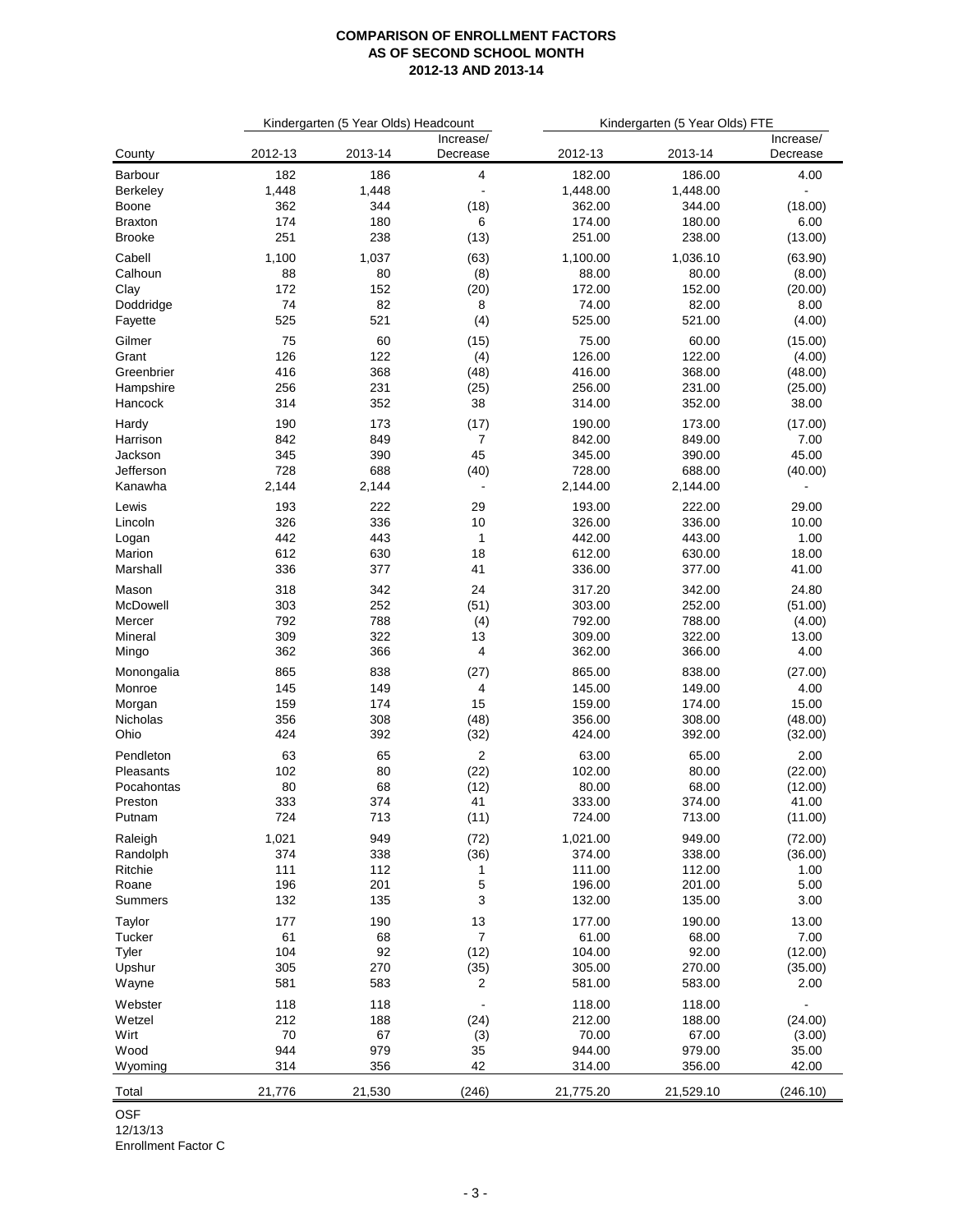|                  |              | Grades 1 - 8 Headcount |                       | Grades 1 -8 FTE    |                    |                       |  |
|------------------|--------------|------------------------|-----------------------|--------------------|--------------------|-----------------------|--|
| County           | 2012-13      | 2013-14                | Increase/<br>Decrease | 2012-13            | 2013-14            | Increase/<br>Decrease |  |
| Barbour          | 1,409        | 1,409                  |                       | 1,409.00           | 1,409.00           |                       |  |
| <b>Berkeley</b>  | 10,871       | 11,084                 | 213                   | 10,868.27          | 11,079.02          | 210.76                |  |
| Boone            | 2,675        | 2,675                  |                       | 2,675.00           | 2,675.00           |                       |  |
| <b>Braxton</b>   | 1,229        | 1,211                  | (18)                  | 1,229.00           | 1,211.00           | (18.00)               |  |
| <b>Brooke</b>    | 1,903        | 1,875                  | (28)                  | 1,903.00           | 1,875.00           | (28.00)               |  |
| Cabell           | 7,569        | 7,684                  | 115                   | 7,568.38           | 7,676.32           | 107.95                |  |
| Calhoun          | 621          | 624                    | 3                     | 621.00             | 624.00             | 3.00                  |  |
| Clay             | 1,157        | 1,130                  | (27)                  | 1,157.00           | 1,130.00           | (27.00)               |  |
| Doddridge        | 664          | 657                    | (7)                   | 664.00             | 657.00             | (7.00)                |  |
| Fayette          | 3,966        | 3,944                  | (22)                  | 3,966.00           | 3,944.00           | (22.00)               |  |
| Gilmer           | 514          | 511                    | (3)                   | 514.00             | 511.00             | (3.00)                |  |
| Grant            | 1,066        | 1,035                  | (31)                  | 1,066.00           | 1,035.00           | (31.00)               |  |
| Greenbrier       | 3,045        | 3,089                  | 44                    | 3,045.00           | 3,088.50           | 43.50                 |  |
| Hampshire        | 1,981        | 1,960                  | (21)                  | 1,981.00           | 1,960.00           | (21.00)               |  |
| Hancock          | 2,466        | 2,436                  | (30)                  | 2,466.00           | 2,436.00           | (30.00)               |  |
| Hardy            | 1,348        | 1,364                  | 16                    | 1,348.00           | 1,364.00           | 16.00                 |  |
| Harrison         | 6,334        | 6,346                  | 12                    | 6,334.00           | 6,346.00           | 12.00                 |  |
| Jackson          | 2,918        | 2,866                  | (52)                  | 2,918.00           | 2,866.00           | (52.00)               |  |
| Jefferson        | 5,467        | 5,507                  | 40                    | 5,465.63           | 5,507.00           | 41.38                 |  |
| Kanawha          | 16,845       | 16,781                 | (64)                  | 16,845.00          | 16,781.00          | (64.00)               |  |
| Lewis            | 1,506        | 1,500                  | (6)                   | 1,506.00           | 1,500.00           | (6.00)                |  |
| Lincoln          | 2,239        | 2,243                  | 4                     | 2,239.00           | 2,243.00           | 4.00                  |  |
| Logan            | 3,680        | 3,590                  | (90)                  | 3,680.00           | 3,590.00           | (90.00)               |  |
| Marion           | 4,732        | 4,702                  | (30)                  | 4,732.00           | 4,702.00           | (30.00)               |  |
| Marshall         | 2,712        | 2,722                  | 10                    | 2,706.77           | 2,715.77           | 9.00                  |  |
| Mason            | 2,469        | 2,484                  | 15                    | 2,467.40           | 2,484.00           | 16.60                 |  |
| McDowell         | 2,051        | 2,003                  | (48)                  | 2,051.00           | 2,003.00           | (48.00)               |  |
| Mercer           | 5,529        | 5,581                  | 52                    | 5,529.00           | 5,581.00           | 52.00                 |  |
| Mineral          | 2,424        | 2,376                  | (48)                  | 2,424.00           | 2,375.50           | (48.50)               |  |
| Mingo            | 2,689        | 2,667                  | (22)                  | 2,683.90           | 2,667.00           | (16.90)               |  |
| Monongalia       | 6,317        | 6,511                  | 194                   | 6,317.00           | 6,504.88           | 187.88                |  |
| Monroe           | 1,070        | 1,056                  | (14)                  | 1,070.00           | 1,056.00           | (14.00)               |  |
| Morgan           | 1,445        | 1,437                  | (8)                   | 1,444.10           | 1,436.21           | (7.89)                |  |
| Nicholas         | 2,331        | 2,333                  | 2                     | 2,331.00           | 2,333.00           | 2.00                  |  |
| Ohio             | 3,103        | 3,089                  | (14)                  | 3,103.00           | 3,089.00           | (14.00)               |  |
| Pendleton        | 574          | 542                    | (32)                  | 574.00             | 542.00             |                       |  |
| Pleasants        | 672          | 677                    | 5                     | 672.00             | 677.00             | (32.00)<br>5.00       |  |
| Pocahontas       | 645          | 630                    | (15)                  | 644.13             | 630.00             | (14.13)               |  |
| Preston          | 2,642        | 2,656                  | 14                    | 2,642.00           | 2,656.00           | 14.00                 |  |
| Putnam           | 5,818        | 5,871                  | 53                    | 5,818.00           | 5,871.00           | 53.00                 |  |
|                  |              |                        |                       |                    |                    |                       |  |
| Raleigh          | 7,372        | 7,391                  | 19                    | 7,372.00           | 7,391.00           | 19.00                 |  |
| Randolph         | 2,504        | 2,552                  | 48                    | 2,504.00           | 2,551.56           | 47.56                 |  |
| Ritchie          | 880          | 889                    | 9                     | 880.00             | 889.00             | 9.00                  |  |
| Roane<br>Summers | 1,432<br>903 | 1,404<br>957           | (28)<br>54            | 1,431.02<br>903.00 | 1,404.00<br>957.00 | (27.02)<br>54.00      |  |
|                  |              |                        |                       |                    |                    |                       |  |
| Taylor           | 1,444        | 1,441                  | (3)                   | 1,444.00           | 1,441.00           | (3.00)                |  |
| Tucker           | 600          | 574                    | (26)                  | 600.00             | 574.00             | (26.00)               |  |
| Tyler            | 783          | 767                    | (16)                  | 783.00             | 767.00             | (16.00)               |  |
| Upshur           | 2,312        | 2,332                  | 20                    | 2,312.00           | 2,332.00           | 20.00                 |  |
| Wayne            | 4,395        | 4,314                  | (81)                  | 4,395.00           | 4,314.00           | (81.00)               |  |
| Webster          | 826          | 819                    | (7)                   | 826.00             | 819.00             | (7.00)                |  |
| Wetzel           | 1,590        | 1,558                  | (32)                  | 1,590.00           | 1,558.00           | (32.00)               |  |
| Wirt             | 588          | 585                    | (3)                   | 588.00             | 585.00             | (3.00)                |  |
| Wood             | 7,865        | 7,741                  | (124)                 | 7,861.20           | 7,735.90           | (125.30)              |  |
| Wyoming          | 2,437        | 2,392                  | (45)                  | 2,437.00           | 2,392.00           | (45.00)               |  |
| Total            | 164,627      | 164,574                | (53)                  | 164,603.78         | 164,541.66         | (62.12)               |  |

OSF

12/13/13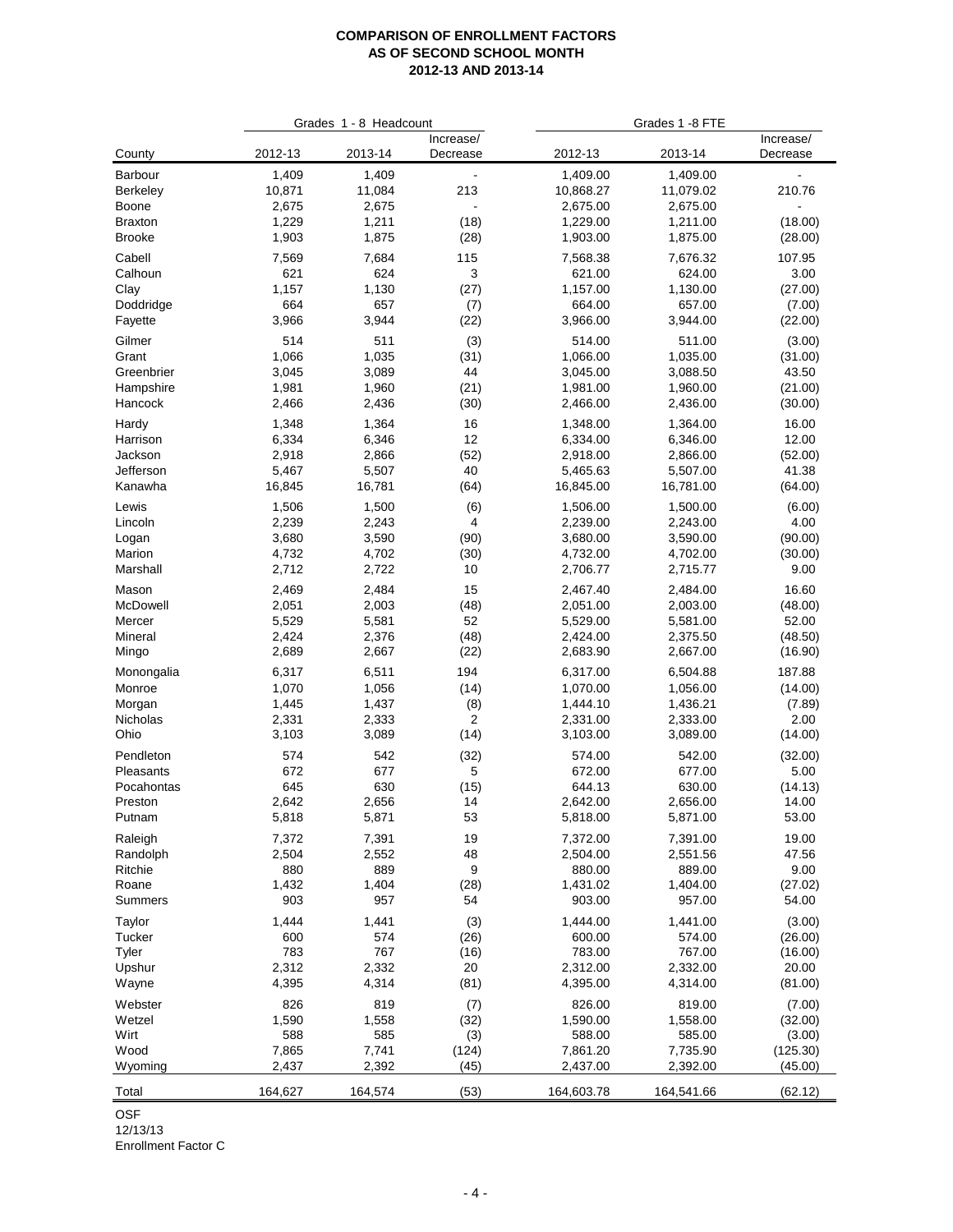| Increase/<br>Increase/<br>2013-14<br>County<br>2012-13<br>2012-13<br>2013-14<br>Decrease<br>Decrease<br>708<br>704<br>Barbour<br>(4)<br>708.00<br>703.50<br>(4.50)<br>4,980<br>4,866<br>4,978.86<br>4,861.81<br>(117.05)<br><b>Berkeley</b><br>(114)<br>1,224.00<br>1,234.00<br>Boone<br>1,224<br>1,234<br>10<br>10.00<br>611<br>604<br>610.50<br>604.00<br>(6.50)<br><b>Braxton</b><br>(7)<br>1,024<br>996<br>1,024.00<br>996.00<br><b>Brooke</b><br>(28)<br>(28.00)<br>Cabell<br>3,552<br>3,524<br>(28)<br>3,551.57<br>3,518.53<br>(33.04)<br>309<br>291<br>309.00<br>291.00<br>(18)<br>(18.00)<br>596<br>533<br>596.00<br>533.00<br>Clay<br>(63)<br>(63.00)<br>Doddridge<br>350<br>351<br>350.00<br>351.00<br>1.00<br>$\mathbf{1}$<br>32<br>1,980.00<br>2,012.00<br>32.00<br>Fayette<br>1,980<br>2,012<br>296<br>275.00<br>Gilmer<br>275<br>296.00<br>(21)<br>(21.00)<br>548<br>557<br>9<br>Grant<br>548.00<br>557.00<br>9.00<br>1,481<br>1,480.50<br>Greenbrier<br>1,509<br>(28)<br>1,509.00<br>(28.50)<br>1,086<br>1,056<br>1,086.00<br>1,056.00<br>Hampshire<br>(30)<br>(30.00)<br>1,172<br>1,161.00<br>Hancock<br>1,161<br>(11)<br>1,172.00<br>(11.00)<br>661<br>635<br>Hardy<br>(26)<br>661.00<br>635.00<br>(26.00)<br>3,110<br>3,050<br>3,109.00<br>3,048.50<br>Harrison<br>(60)<br>(60.50)<br>1,393<br>1,400<br>7.00<br>Jackson<br>7<br>1,393.00<br>1,400.00<br>2,496<br>56<br>2,438.00<br>2,495.00<br>57.00<br>Jefferson<br>2,440<br>8,005.20<br>Kanawha<br>8,065<br>8,007<br>(58)<br>8,065.00<br>(59.80)<br>762<br>758<br>(4)<br>761.50<br>758.00<br>(3.50)<br>Lewis<br>907<br>877<br>907.00<br>877.00<br>Lincoln<br>(30)<br>(30.00)<br>1,928<br>1,925<br>(3)<br>1,928.00<br>1,925.00<br>(3.00)<br>Logan<br>2,260<br>2,252<br>(8)<br>2,259.75<br>2,251.60<br>Marion<br>(8.15)<br>1,368<br>1,329<br>1,368.00<br>1,328.11<br>Marshall<br>(39)<br>(39.89)<br>Mason<br>1,240<br>1,229<br>(11)<br>1,240.00<br>1,229.00<br>(11.00)<br>977<br>967<br>967.00<br>976.50<br>9.50<br>McDowell<br>10<br>2,788<br>2,652<br>2,788.00<br>2,652.00<br>(136.00)<br>Mercer<br>(136)<br>1,216<br>1,233<br>1,231.25<br>16.00<br>Mineral<br>17<br>1,215.25<br>1,131<br>1,125<br>(6)<br>1,121.65<br>1,122.45<br>0.80<br>Mingo<br>Monongalia<br>3,200<br>3,191<br>(9)<br>3,199.63<br>3,188.00<br>(11.63)<br>516<br>513<br>(3)<br>516.00<br>513.00<br>(3.00)<br>Monroe<br>840<br>836<br>838.58<br>836.00<br>(4)<br>(2.58)<br>Morgan<br>Nicholas<br>1,113<br>1,122<br>1,113.00<br>1,122.00<br>9.00<br>9<br>1,650<br>Ohio<br>1,614<br>(36)<br>1,650.00<br>1,614.00<br>(36.00)<br>Pendleton<br>303<br>316<br>13<br>303.00<br>316.00<br>13.00<br>404<br>401<br>(3)<br>404.00<br>401.00<br>Pleasants<br>(3.00)<br>350<br>340<br>350.00<br>340.00<br>Pocahontas<br>(10)<br>(10.00)<br>1,331<br>1,331.00<br>1,310.60<br>Preston<br>1,311<br>(20)<br>(20.40)<br>2,831<br>2,881<br>2,829.25<br>2,881.00<br>51.75<br>Putnam<br>50<br>3,418<br>3,402<br>(16)<br>3,402.00<br>Raleigh<br>3,418.00<br>(16.00)<br>1,168<br>1,117<br>1,168.00<br>1,116.25<br>Randolph<br>(51)<br>(51.75)<br>Ritchie<br>460<br>427<br>(33)<br>460.00<br>427.00<br>(33.00)<br>Roane<br>704<br>723<br>704.00<br>723.00<br>19.00<br>19<br>417<br>404<br>(13)<br>417.00<br>404.00<br>(13.00)<br>Summers<br>658<br>657<br>(1)<br>658.00<br>657.00<br>(1.00)<br>Taylor<br>308<br>319<br>305.88<br>319.00<br>13.12<br>Tucker<br>11<br>410<br>415<br>5<br>409.75<br>415.00<br>5.25<br>Tyler<br>Upshur<br>1,057<br>(14)<br>1,056.50<br>1,043.00<br>(13.50)<br>1,043<br>2,127.00<br>2,137.00<br>10.00<br>Wayne<br>2,127<br>2,137<br>10<br>450<br>406<br>(44)<br>450.00<br>406.00<br>(44.00)<br>Webster<br>867<br>869<br>2.00<br>Wetzel<br>2<br>866.50<br>868.50<br>Wirt<br>320<br>312<br>(8)<br>320.00<br>312.00<br>(8.00)<br>Wood<br>3,852<br>3,825.28<br>3,879.13<br>53.85<br>3,880<br>28<br>1,205<br>1,226<br>21<br>1,205.00<br>1,226.00<br>21.00<br>Wyoming<br>80,140<br>79,452<br>(688)<br>80,090.44<br>79,425.42<br>(665.02)<br>Total |         | Grades 9 - 12 Headcount |  |  | Grades 9 - 12 FTE |  |  |
|--------------------------------------------------------------------------------------------------------------------------------------------------------------------------------------------------------------------------------------------------------------------------------------------------------------------------------------------------------------------------------------------------------------------------------------------------------------------------------------------------------------------------------------------------------------------------------------------------------------------------------------------------------------------------------------------------------------------------------------------------------------------------------------------------------------------------------------------------------------------------------------------------------------------------------------------------------------------------------------------------------------------------------------------------------------------------------------------------------------------------------------------------------------------------------------------------------------------------------------------------------------------------------------------------------------------------------------------------------------------------------------------------------------------------------------------------------------------------------------------------------------------------------------------------------------------------------------------------------------------------------------------------------------------------------------------------------------------------------------------------------------------------------------------------------------------------------------------------------------------------------------------------------------------------------------------------------------------------------------------------------------------------------------------------------------------------------------------------------------------------------------------------------------------------------------------------------------------------------------------------------------------------------------------------------------------------------------------------------------------------------------------------------------------------------------------------------------------------------------------------------------------------------------------------------------------------------------------------------------------------------------------------------------------------------------------------------------------------------------------------------------------------------------------------------------------------------------------------------------------------------------------------------------------------------------------------------------------------------------------------------------------------------------------------------------------------------------------------------------------------------------------------------------------------------------------------------------------------------------------------------------------------------------------------------------------------------------------------------------------------------------------------------------------------------------------------------------------------------------------------------------------------------------------------------------------------------------------------------------------------------------------------------------------------------------------------------------------------------------------------------------------------------------------------------------------------------------------------------------------------------------------------------------------------------------------------------------------------------------|---------|-------------------------|--|--|-------------------|--|--|
|                                                                                                                                                                                                                                                                                                                                                                                                                                                                                                                                                                                                                                                                                                                                                                                                                                                                                                                                                                                                                                                                                                                                                                                                                                                                                                                                                                                                                                                                                                                                                                                                                                                                                                                                                                                                                                                                                                                                                                                                                                                                                                                                                                                                                                                                                                                                                                                                                                                                                                                                                                                                                                                                                                                                                                                                                                                                                                                                                                                                                                                                                                                                                                                                                                                                                                                                                                                                                                                                                                                                                                                                                                                                                                                                                                                                                                                                                                                                                                                      |         |                         |  |  |                   |  |  |
|                                                                                                                                                                                                                                                                                                                                                                                                                                                                                                                                                                                                                                                                                                                                                                                                                                                                                                                                                                                                                                                                                                                                                                                                                                                                                                                                                                                                                                                                                                                                                                                                                                                                                                                                                                                                                                                                                                                                                                                                                                                                                                                                                                                                                                                                                                                                                                                                                                                                                                                                                                                                                                                                                                                                                                                                                                                                                                                                                                                                                                                                                                                                                                                                                                                                                                                                                                                                                                                                                                                                                                                                                                                                                                                                                                                                                                                                                                                                                                                      |         |                         |  |  |                   |  |  |
|                                                                                                                                                                                                                                                                                                                                                                                                                                                                                                                                                                                                                                                                                                                                                                                                                                                                                                                                                                                                                                                                                                                                                                                                                                                                                                                                                                                                                                                                                                                                                                                                                                                                                                                                                                                                                                                                                                                                                                                                                                                                                                                                                                                                                                                                                                                                                                                                                                                                                                                                                                                                                                                                                                                                                                                                                                                                                                                                                                                                                                                                                                                                                                                                                                                                                                                                                                                                                                                                                                                                                                                                                                                                                                                                                                                                                                                                                                                                                                                      |         |                         |  |  |                   |  |  |
|                                                                                                                                                                                                                                                                                                                                                                                                                                                                                                                                                                                                                                                                                                                                                                                                                                                                                                                                                                                                                                                                                                                                                                                                                                                                                                                                                                                                                                                                                                                                                                                                                                                                                                                                                                                                                                                                                                                                                                                                                                                                                                                                                                                                                                                                                                                                                                                                                                                                                                                                                                                                                                                                                                                                                                                                                                                                                                                                                                                                                                                                                                                                                                                                                                                                                                                                                                                                                                                                                                                                                                                                                                                                                                                                                                                                                                                                                                                                                                                      |         |                         |  |  |                   |  |  |
|                                                                                                                                                                                                                                                                                                                                                                                                                                                                                                                                                                                                                                                                                                                                                                                                                                                                                                                                                                                                                                                                                                                                                                                                                                                                                                                                                                                                                                                                                                                                                                                                                                                                                                                                                                                                                                                                                                                                                                                                                                                                                                                                                                                                                                                                                                                                                                                                                                                                                                                                                                                                                                                                                                                                                                                                                                                                                                                                                                                                                                                                                                                                                                                                                                                                                                                                                                                                                                                                                                                                                                                                                                                                                                                                                                                                                                                                                                                                                                                      |         |                         |  |  |                   |  |  |
|                                                                                                                                                                                                                                                                                                                                                                                                                                                                                                                                                                                                                                                                                                                                                                                                                                                                                                                                                                                                                                                                                                                                                                                                                                                                                                                                                                                                                                                                                                                                                                                                                                                                                                                                                                                                                                                                                                                                                                                                                                                                                                                                                                                                                                                                                                                                                                                                                                                                                                                                                                                                                                                                                                                                                                                                                                                                                                                                                                                                                                                                                                                                                                                                                                                                                                                                                                                                                                                                                                                                                                                                                                                                                                                                                                                                                                                                                                                                                                                      |         |                         |  |  |                   |  |  |
|                                                                                                                                                                                                                                                                                                                                                                                                                                                                                                                                                                                                                                                                                                                                                                                                                                                                                                                                                                                                                                                                                                                                                                                                                                                                                                                                                                                                                                                                                                                                                                                                                                                                                                                                                                                                                                                                                                                                                                                                                                                                                                                                                                                                                                                                                                                                                                                                                                                                                                                                                                                                                                                                                                                                                                                                                                                                                                                                                                                                                                                                                                                                                                                                                                                                                                                                                                                                                                                                                                                                                                                                                                                                                                                                                                                                                                                                                                                                                                                      |         |                         |  |  |                   |  |  |
|                                                                                                                                                                                                                                                                                                                                                                                                                                                                                                                                                                                                                                                                                                                                                                                                                                                                                                                                                                                                                                                                                                                                                                                                                                                                                                                                                                                                                                                                                                                                                                                                                                                                                                                                                                                                                                                                                                                                                                                                                                                                                                                                                                                                                                                                                                                                                                                                                                                                                                                                                                                                                                                                                                                                                                                                                                                                                                                                                                                                                                                                                                                                                                                                                                                                                                                                                                                                                                                                                                                                                                                                                                                                                                                                                                                                                                                                                                                                                                                      | Calhoun |                         |  |  |                   |  |  |
|                                                                                                                                                                                                                                                                                                                                                                                                                                                                                                                                                                                                                                                                                                                                                                                                                                                                                                                                                                                                                                                                                                                                                                                                                                                                                                                                                                                                                                                                                                                                                                                                                                                                                                                                                                                                                                                                                                                                                                                                                                                                                                                                                                                                                                                                                                                                                                                                                                                                                                                                                                                                                                                                                                                                                                                                                                                                                                                                                                                                                                                                                                                                                                                                                                                                                                                                                                                                                                                                                                                                                                                                                                                                                                                                                                                                                                                                                                                                                                                      |         |                         |  |  |                   |  |  |
|                                                                                                                                                                                                                                                                                                                                                                                                                                                                                                                                                                                                                                                                                                                                                                                                                                                                                                                                                                                                                                                                                                                                                                                                                                                                                                                                                                                                                                                                                                                                                                                                                                                                                                                                                                                                                                                                                                                                                                                                                                                                                                                                                                                                                                                                                                                                                                                                                                                                                                                                                                                                                                                                                                                                                                                                                                                                                                                                                                                                                                                                                                                                                                                                                                                                                                                                                                                                                                                                                                                                                                                                                                                                                                                                                                                                                                                                                                                                                                                      |         |                         |  |  |                   |  |  |
|                                                                                                                                                                                                                                                                                                                                                                                                                                                                                                                                                                                                                                                                                                                                                                                                                                                                                                                                                                                                                                                                                                                                                                                                                                                                                                                                                                                                                                                                                                                                                                                                                                                                                                                                                                                                                                                                                                                                                                                                                                                                                                                                                                                                                                                                                                                                                                                                                                                                                                                                                                                                                                                                                                                                                                                                                                                                                                                                                                                                                                                                                                                                                                                                                                                                                                                                                                                                                                                                                                                                                                                                                                                                                                                                                                                                                                                                                                                                                                                      |         |                         |  |  |                   |  |  |
|                                                                                                                                                                                                                                                                                                                                                                                                                                                                                                                                                                                                                                                                                                                                                                                                                                                                                                                                                                                                                                                                                                                                                                                                                                                                                                                                                                                                                                                                                                                                                                                                                                                                                                                                                                                                                                                                                                                                                                                                                                                                                                                                                                                                                                                                                                                                                                                                                                                                                                                                                                                                                                                                                                                                                                                                                                                                                                                                                                                                                                                                                                                                                                                                                                                                                                                                                                                                                                                                                                                                                                                                                                                                                                                                                                                                                                                                                                                                                                                      |         |                         |  |  |                   |  |  |
|                                                                                                                                                                                                                                                                                                                                                                                                                                                                                                                                                                                                                                                                                                                                                                                                                                                                                                                                                                                                                                                                                                                                                                                                                                                                                                                                                                                                                                                                                                                                                                                                                                                                                                                                                                                                                                                                                                                                                                                                                                                                                                                                                                                                                                                                                                                                                                                                                                                                                                                                                                                                                                                                                                                                                                                                                                                                                                                                                                                                                                                                                                                                                                                                                                                                                                                                                                                                                                                                                                                                                                                                                                                                                                                                                                                                                                                                                                                                                                                      |         |                         |  |  |                   |  |  |
|                                                                                                                                                                                                                                                                                                                                                                                                                                                                                                                                                                                                                                                                                                                                                                                                                                                                                                                                                                                                                                                                                                                                                                                                                                                                                                                                                                                                                                                                                                                                                                                                                                                                                                                                                                                                                                                                                                                                                                                                                                                                                                                                                                                                                                                                                                                                                                                                                                                                                                                                                                                                                                                                                                                                                                                                                                                                                                                                                                                                                                                                                                                                                                                                                                                                                                                                                                                                                                                                                                                                                                                                                                                                                                                                                                                                                                                                                                                                                                                      |         |                         |  |  |                   |  |  |
|                                                                                                                                                                                                                                                                                                                                                                                                                                                                                                                                                                                                                                                                                                                                                                                                                                                                                                                                                                                                                                                                                                                                                                                                                                                                                                                                                                                                                                                                                                                                                                                                                                                                                                                                                                                                                                                                                                                                                                                                                                                                                                                                                                                                                                                                                                                                                                                                                                                                                                                                                                                                                                                                                                                                                                                                                                                                                                                                                                                                                                                                                                                                                                                                                                                                                                                                                                                                                                                                                                                                                                                                                                                                                                                                                                                                                                                                                                                                                                                      |         |                         |  |  |                   |  |  |
|                                                                                                                                                                                                                                                                                                                                                                                                                                                                                                                                                                                                                                                                                                                                                                                                                                                                                                                                                                                                                                                                                                                                                                                                                                                                                                                                                                                                                                                                                                                                                                                                                                                                                                                                                                                                                                                                                                                                                                                                                                                                                                                                                                                                                                                                                                                                                                                                                                                                                                                                                                                                                                                                                                                                                                                                                                                                                                                                                                                                                                                                                                                                                                                                                                                                                                                                                                                                                                                                                                                                                                                                                                                                                                                                                                                                                                                                                                                                                                                      |         |                         |  |  |                   |  |  |
|                                                                                                                                                                                                                                                                                                                                                                                                                                                                                                                                                                                                                                                                                                                                                                                                                                                                                                                                                                                                                                                                                                                                                                                                                                                                                                                                                                                                                                                                                                                                                                                                                                                                                                                                                                                                                                                                                                                                                                                                                                                                                                                                                                                                                                                                                                                                                                                                                                                                                                                                                                                                                                                                                                                                                                                                                                                                                                                                                                                                                                                                                                                                                                                                                                                                                                                                                                                                                                                                                                                                                                                                                                                                                                                                                                                                                                                                                                                                                                                      |         |                         |  |  |                   |  |  |
|                                                                                                                                                                                                                                                                                                                                                                                                                                                                                                                                                                                                                                                                                                                                                                                                                                                                                                                                                                                                                                                                                                                                                                                                                                                                                                                                                                                                                                                                                                                                                                                                                                                                                                                                                                                                                                                                                                                                                                                                                                                                                                                                                                                                                                                                                                                                                                                                                                                                                                                                                                                                                                                                                                                                                                                                                                                                                                                                                                                                                                                                                                                                                                                                                                                                                                                                                                                                                                                                                                                                                                                                                                                                                                                                                                                                                                                                                                                                                                                      |         |                         |  |  |                   |  |  |
|                                                                                                                                                                                                                                                                                                                                                                                                                                                                                                                                                                                                                                                                                                                                                                                                                                                                                                                                                                                                                                                                                                                                                                                                                                                                                                                                                                                                                                                                                                                                                                                                                                                                                                                                                                                                                                                                                                                                                                                                                                                                                                                                                                                                                                                                                                                                                                                                                                                                                                                                                                                                                                                                                                                                                                                                                                                                                                                                                                                                                                                                                                                                                                                                                                                                                                                                                                                                                                                                                                                                                                                                                                                                                                                                                                                                                                                                                                                                                                                      |         |                         |  |  |                   |  |  |
|                                                                                                                                                                                                                                                                                                                                                                                                                                                                                                                                                                                                                                                                                                                                                                                                                                                                                                                                                                                                                                                                                                                                                                                                                                                                                                                                                                                                                                                                                                                                                                                                                                                                                                                                                                                                                                                                                                                                                                                                                                                                                                                                                                                                                                                                                                                                                                                                                                                                                                                                                                                                                                                                                                                                                                                                                                                                                                                                                                                                                                                                                                                                                                                                                                                                                                                                                                                                                                                                                                                                                                                                                                                                                                                                                                                                                                                                                                                                                                                      |         |                         |  |  |                   |  |  |
|                                                                                                                                                                                                                                                                                                                                                                                                                                                                                                                                                                                                                                                                                                                                                                                                                                                                                                                                                                                                                                                                                                                                                                                                                                                                                                                                                                                                                                                                                                                                                                                                                                                                                                                                                                                                                                                                                                                                                                                                                                                                                                                                                                                                                                                                                                                                                                                                                                                                                                                                                                                                                                                                                                                                                                                                                                                                                                                                                                                                                                                                                                                                                                                                                                                                                                                                                                                                                                                                                                                                                                                                                                                                                                                                                                                                                                                                                                                                                                                      |         |                         |  |  |                   |  |  |
|                                                                                                                                                                                                                                                                                                                                                                                                                                                                                                                                                                                                                                                                                                                                                                                                                                                                                                                                                                                                                                                                                                                                                                                                                                                                                                                                                                                                                                                                                                                                                                                                                                                                                                                                                                                                                                                                                                                                                                                                                                                                                                                                                                                                                                                                                                                                                                                                                                                                                                                                                                                                                                                                                                                                                                                                                                                                                                                                                                                                                                                                                                                                                                                                                                                                                                                                                                                                                                                                                                                                                                                                                                                                                                                                                                                                                                                                                                                                                                                      |         |                         |  |  |                   |  |  |
|                                                                                                                                                                                                                                                                                                                                                                                                                                                                                                                                                                                                                                                                                                                                                                                                                                                                                                                                                                                                                                                                                                                                                                                                                                                                                                                                                                                                                                                                                                                                                                                                                                                                                                                                                                                                                                                                                                                                                                                                                                                                                                                                                                                                                                                                                                                                                                                                                                                                                                                                                                                                                                                                                                                                                                                                                                                                                                                                                                                                                                                                                                                                                                                                                                                                                                                                                                                                                                                                                                                                                                                                                                                                                                                                                                                                                                                                                                                                                                                      |         |                         |  |  |                   |  |  |
|                                                                                                                                                                                                                                                                                                                                                                                                                                                                                                                                                                                                                                                                                                                                                                                                                                                                                                                                                                                                                                                                                                                                                                                                                                                                                                                                                                                                                                                                                                                                                                                                                                                                                                                                                                                                                                                                                                                                                                                                                                                                                                                                                                                                                                                                                                                                                                                                                                                                                                                                                                                                                                                                                                                                                                                                                                                                                                                                                                                                                                                                                                                                                                                                                                                                                                                                                                                                                                                                                                                                                                                                                                                                                                                                                                                                                                                                                                                                                                                      |         |                         |  |  |                   |  |  |
|                                                                                                                                                                                                                                                                                                                                                                                                                                                                                                                                                                                                                                                                                                                                                                                                                                                                                                                                                                                                                                                                                                                                                                                                                                                                                                                                                                                                                                                                                                                                                                                                                                                                                                                                                                                                                                                                                                                                                                                                                                                                                                                                                                                                                                                                                                                                                                                                                                                                                                                                                                                                                                                                                                                                                                                                                                                                                                                                                                                                                                                                                                                                                                                                                                                                                                                                                                                                                                                                                                                                                                                                                                                                                                                                                                                                                                                                                                                                                                                      |         |                         |  |  |                   |  |  |
|                                                                                                                                                                                                                                                                                                                                                                                                                                                                                                                                                                                                                                                                                                                                                                                                                                                                                                                                                                                                                                                                                                                                                                                                                                                                                                                                                                                                                                                                                                                                                                                                                                                                                                                                                                                                                                                                                                                                                                                                                                                                                                                                                                                                                                                                                                                                                                                                                                                                                                                                                                                                                                                                                                                                                                                                                                                                                                                                                                                                                                                                                                                                                                                                                                                                                                                                                                                                                                                                                                                                                                                                                                                                                                                                                                                                                                                                                                                                                                                      |         |                         |  |  |                   |  |  |
|                                                                                                                                                                                                                                                                                                                                                                                                                                                                                                                                                                                                                                                                                                                                                                                                                                                                                                                                                                                                                                                                                                                                                                                                                                                                                                                                                                                                                                                                                                                                                                                                                                                                                                                                                                                                                                                                                                                                                                                                                                                                                                                                                                                                                                                                                                                                                                                                                                                                                                                                                                                                                                                                                                                                                                                                                                                                                                                                                                                                                                                                                                                                                                                                                                                                                                                                                                                                                                                                                                                                                                                                                                                                                                                                                                                                                                                                                                                                                                                      |         |                         |  |  |                   |  |  |
|                                                                                                                                                                                                                                                                                                                                                                                                                                                                                                                                                                                                                                                                                                                                                                                                                                                                                                                                                                                                                                                                                                                                                                                                                                                                                                                                                                                                                                                                                                                                                                                                                                                                                                                                                                                                                                                                                                                                                                                                                                                                                                                                                                                                                                                                                                                                                                                                                                                                                                                                                                                                                                                                                                                                                                                                                                                                                                                                                                                                                                                                                                                                                                                                                                                                                                                                                                                                                                                                                                                                                                                                                                                                                                                                                                                                                                                                                                                                                                                      |         |                         |  |  |                   |  |  |
|                                                                                                                                                                                                                                                                                                                                                                                                                                                                                                                                                                                                                                                                                                                                                                                                                                                                                                                                                                                                                                                                                                                                                                                                                                                                                                                                                                                                                                                                                                                                                                                                                                                                                                                                                                                                                                                                                                                                                                                                                                                                                                                                                                                                                                                                                                                                                                                                                                                                                                                                                                                                                                                                                                                                                                                                                                                                                                                                                                                                                                                                                                                                                                                                                                                                                                                                                                                                                                                                                                                                                                                                                                                                                                                                                                                                                                                                                                                                                                                      |         |                         |  |  |                   |  |  |
|                                                                                                                                                                                                                                                                                                                                                                                                                                                                                                                                                                                                                                                                                                                                                                                                                                                                                                                                                                                                                                                                                                                                                                                                                                                                                                                                                                                                                                                                                                                                                                                                                                                                                                                                                                                                                                                                                                                                                                                                                                                                                                                                                                                                                                                                                                                                                                                                                                                                                                                                                                                                                                                                                                                                                                                                                                                                                                                                                                                                                                                                                                                                                                                                                                                                                                                                                                                                                                                                                                                                                                                                                                                                                                                                                                                                                                                                                                                                                                                      |         |                         |  |  |                   |  |  |
|                                                                                                                                                                                                                                                                                                                                                                                                                                                                                                                                                                                                                                                                                                                                                                                                                                                                                                                                                                                                                                                                                                                                                                                                                                                                                                                                                                                                                                                                                                                                                                                                                                                                                                                                                                                                                                                                                                                                                                                                                                                                                                                                                                                                                                                                                                                                                                                                                                                                                                                                                                                                                                                                                                                                                                                                                                                                                                                                                                                                                                                                                                                                                                                                                                                                                                                                                                                                                                                                                                                                                                                                                                                                                                                                                                                                                                                                                                                                                                                      |         |                         |  |  |                   |  |  |
|                                                                                                                                                                                                                                                                                                                                                                                                                                                                                                                                                                                                                                                                                                                                                                                                                                                                                                                                                                                                                                                                                                                                                                                                                                                                                                                                                                                                                                                                                                                                                                                                                                                                                                                                                                                                                                                                                                                                                                                                                                                                                                                                                                                                                                                                                                                                                                                                                                                                                                                                                                                                                                                                                                                                                                                                                                                                                                                                                                                                                                                                                                                                                                                                                                                                                                                                                                                                                                                                                                                                                                                                                                                                                                                                                                                                                                                                                                                                                                                      |         |                         |  |  |                   |  |  |
|                                                                                                                                                                                                                                                                                                                                                                                                                                                                                                                                                                                                                                                                                                                                                                                                                                                                                                                                                                                                                                                                                                                                                                                                                                                                                                                                                                                                                                                                                                                                                                                                                                                                                                                                                                                                                                                                                                                                                                                                                                                                                                                                                                                                                                                                                                                                                                                                                                                                                                                                                                                                                                                                                                                                                                                                                                                                                                                                                                                                                                                                                                                                                                                                                                                                                                                                                                                                                                                                                                                                                                                                                                                                                                                                                                                                                                                                                                                                                                                      |         |                         |  |  |                   |  |  |
|                                                                                                                                                                                                                                                                                                                                                                                                                                                                                                                                                                                                                                                                                                                                                                                                                                                                                                                                                                                                                                                                                                                                                                                                                                                                                                                                                                                                                                                                                                                                                                                                                                                                                                                                                                                                                                                                                                                                                                                                                                                                                                                                                                                                                                                                                                                                                                                                                                                                                                                                                                                                                                                                                                                                                                                                                                                                                                                                                                                                                                                                                                                                                                                                                                                                                                                                                                                                                                                                                                                                                                                                                                                                                                                                                                                                                                                                                                                                                                                      |         |                         |  |  |                   |  |  |
|                                                                                                                                                                                                                                                                                                                                                                                                                                                                                                                                                                                                                                                                                                                                                                                                                                                                                                                                                                                                                                                                                                                                                                                                                                                                                                                                                                                                                                                                                                                                                                                                                                                                                                                                                                                                                                                                                                                                                                                                                                                                                                                                                                                                                                                                                                                                                                                                                                                                                                                                                                                                                                                                                                                                                                                                                                                                                                                                                                                                                                                                                                                                                                                                                                                                                                                                                                                                                                                                                                                                                                                                                                                                                                                                                                                                                                                                                                                                                                                      |         |                         |  |  |                   |  |  |
|                                                                                                                                                                                                                                                                                                                                                                                                                                                                                                                                                                                                                                                                                                                                                                                                                                                                                                                                                                                                                                                                                                                                                                                                                                                                                                                                                                                                                                                                                                                                                                                                                                                                                                                                                                                                                                                                                                                                                                                                                                                                                                                                                                                                                                                                                                                                                                                                                                                                                                                                                                                                                                                                                                                                                                                                                                                                                                                                                                                                                                                                                                                                                                                                                                                                                                                                                                                                                                                                                                                                                                                                                                                                                                                                                                                                                                                                                                                                                                                      |         |                         |  |  |                   |  |  |
|                                                                                                                                                                                                                                                                                                                                                                                                                                                                                                                                                                                                                                                                                                                                                                                                                                                                                                                                                                                                                                                                                                                                                                                                                                                                                                                                                                                                                                                                                                                                                                                                                                                                                                                                                                                                                                                                                                                                                                                                                                                                                                                                                                                                                                                                                                                                                                                                                                                                                                                                                                                                                                                                                                                                                                                                                                                                                                                                                                                                                                                                                                                                                                                                                                                                                                                                                                                                                                                                                                                                                                                                                                                                                                                                                                                                                                                                                                                                                                                      |         |                         |  |  |                   |  |  |
|                                                                                                                                                                                                                                                                                                                                                                                                                                                                                                                                                                                                                                                                                                                                                                                                                                                                                                                                                                                                                                                                                                                                                                                                                                                                                                                                                                                                                                                                                                                                                                                                                                                                                                                                                                                                                                                                                                                                                                                                                                                                                                                                                                                                                                                                                                                                                                                                                                                                                                                                                                                                                                                                                                                                                                                                                                                                                                                                                                                                                                                                                                                                                                                                                                                                                                                                                                                                                                                                                                                                                                                                                                                                                                                                                                                                                                                                                                                                                                                      |         |                         |  |  |                   |  |  |
|                                                                                                                                                                                                                                                                                                                                                                                                                                                                                                                                                                                                                                                                                                                                                                                                                                                                                                                                                                                                                                                                                                                                                                                                                                                                                                                                                                                                                                                                                                                                                                                                                                                                                                                                                                                                                                                                                                                                                                                                                                                                                                                                                                                                                                                                                                                                                                                                                                                                                                                                                                                                                                                                                                                                                                                                                                                                                                                                                                                                                                                                                                                                                                                                                                                                                                                                                                                                                                                                                                                                                                                                                                                                                                                                                                                                                                                                                                                                                                                      |         |                         |  |  |                   |  |  |
|                                                                                                                                                                                                                                                                                                                                                                                                                                                                                                                                                                                                                                                                                                                                                                                                                                                                                                                                                                                                                                                                                                                                                                                                                                                                                                                                                                                                                                                                                                                                                                                                                                                                                                                                                                                                                                                                                                                                                                                                                                                                                                                                                                                                                                                                                                                                                                                                                                                                                                                                                                                                                                                                                                                                                                                                                                                                                                                                                                                                                                                                                                                                                                                                                                                                                                                                                                                                                                                                                                                                                                                                                                                                                                                                                                                                                                                                                                                                                                                      |         |                         |  |  |                   |  |  |
|                                                                                                                                                                                                                                                                                                                                                                                                                                                                                                                                                                                                                                                                                                                                                                                                                                                                                                                                                                                                                                                                                                                                                                                                                                                                                                                                                                                                                                                                                                                                                                                                                                                                                                                                                                                                                                                                                                                                                                                                                                                                                                                                                                                                                                                                                                                                                                                                                                                                                                                                                                                                                                                                                                                                                                                                                                                                                                                                                                                                                                                                                                                                                                                                                                                                                                                                                                                                                                                                                                                                                                                                                                                                                                                                                                                                                                                                                                                                                                                      |         |                         |  |  |                   |  |  |
|                                                                                                                                                                                                                                                                                                                                                                                                                                                                                                                                                                                                                                                                                                                                                                                                                                                                                                                                                                                                                                                                                                                                                                                                                                                                                                                                                                                                                                                                                                                                                                                                                                                                                                                                                                                                                                                                                                                                                                                                                                                                                                                                                                                                                                                                                                                                                                                                                                                                                                                                                                                                                                                                                                                                                                                                                                                                                                                                                                                                                                                                                                                                                                                                                                                                                                                                                                                                                                                                                                                                                                                                                                                                                                                                                                                                                                                                                                                                                                                      |         |                         |  |  |                   |  |  |
|                                                                                                                                                                                                                                                                                                                                                                                                                                                                                                                                                                                                                                                                                                                                                                                                                                                                                                                                                                                                                                                                                                                                                                                                                                                                                                                                                                                                                                                                                                                                                                                                                                                                                                                                                                                                                                                                                                                                                                                                                                                                                                                                                                                                                                                                                                                                                                                                                                                                                                                                                                                                                                                                                                                                                                                                                                                                                                                                                                                                                                                                                                                                                                                                                                                                                                                                                                                                                                                                                                                                                                                                                                                                                                                                                                                                                                                                                                                                                                                      |         |                         |  |  |                   |  |  |
|                                                                                                                                                                                                                                                                                                                                                                                                                                                                                                                                                                                                                                                                                                                                                                                                                                                                                                                                                                                                                                                                                                                                                                                                                                                                                                                                                                                                                                                                                                                                                                                                                                                                                                                                                                                                                                                                                                                                                                                                                                                                                                                                                                                                                                                                                                                                                                                                                                                                                                                                                                                                                                                                                                                                                                                                                                                                                                                                                                                                                                                                                                                                                                                                                                                                                                                                                                                                                                                                                                                                                                                                                                                                                                                                                                                                                                                                                                                                                                                      |         |                         |  |  |                   |  |  |
|                                                                                                                                                                                                                                                                                                                                                                                                                                                                                                                                                                                                                                                                                                                                                                                                                                                                                                                                                                                                                                                                                                                                                                                                                                                                                                                                                                                                                                                                                                                                                                                                                                                                                                                                                                                                                                                                                                                                                                                                                                                                                                                                                                                                                                                                                                                                                                                                                                                                                                                                                                                                                                                                                                                                                                                                                                                                                                                                                                                                                                                                                                                                                                                                                                                                                                                                                                                                                                                                                                                                                                                                                                                                                                                                                                                                                                                                                                                                                                                      |         |                         |  |  |                   |  |  |
|                                                                                                                                                                                                                                                                                                                                                                                                                                                                                                                                                                                                                                                                                                                                                                                                                                                                                                                                                                                                                                                                                                                                                                                                                                                                                                                                                                                                                                                                                                                                                                                                                                                                                                                                                                                                                                                                                                                                                                                                                                                                                                                                                                                                                                                                                                                                                                                                                                                                                                                                                                                                                                                                                                                                                                                                                                                                                                                                                                                                                                                                                                                                                                                                                                                                                                                                                                                                                                                                                                                                                                                                                                                                                                                                                                                                                                                                                                                                                                                      |         |                         |  |  |                   |  |  |
|                                                                                                                                                                                                                                                                                                                                                                                                                                                                                                                                                                                                                                                                                                                                                                                                                                                                                                                                                                                                                                                                                                                                                                                                                                                                                                                                                                                                                                                                                                                                                                                                                                                                                                                                                                                                                                                                                                                                                                                                                                                                                                                                                                                                                                                                                                                                                                                                                                                                                                                                                                                                                                                                                                                                                                                                                                                                                                                                                                                                                                                                                                                                                                                                                                                                                                                                                                                                                                                                                                                                                                                                                                                                                                                                                                                                                                                                                                                                                                                      |         |                         |  |  |                   |  |  |
|                                                                                                                                                                                                                                                                                                                                                                                                                                                                                                                                                                                                                                                                                                                                                                                                                                                                                                                                                                                                                                                                                                                                                                                                                                                                                                                                                                                                                                                                                                                                                                                                                                                                                                                                                                                                                                                                                                                                                                                                                                                                                                                                                                                                                                                                                                                                                                                                                                                                                                                                                                                                                                                                                                                                                                                                                                                                                                                                                                                                                                                                                                                                                                                                                                                                                                                                                                                                                                                                                                                                                                                                                                                                                                                                                                                                                                                                                                                                                                                      |         |                         |  |  |                   |  |  |
|                                                                                                                                                                                                                                                                                                                                                                                                                                                                                                                                                                                                                                                                                                                                                                                                                                                                                                                                                                                                                                                                                                                                                                                                                                                                                                                                                                                                                                                                                                                                                                                                                                                                                                                                                                                                                                                                                                                                                                                                                                                                                                                                                                                                                                                                                                                                                                                                                                                                                                                                                                                                                                                                                                                                                                                                                                                                                                                                                                                                                                                                                                                                                                                                                                                                                                                                                                                                                                                                                                                                                                                                                                                                                                                                                                                                                                                                                                                                                                                      |         |                         |  |  |                   |  |  |
|                                                                                                                                                                                                                                                                                                                                                                                                                                                                                                                                                                                                                                                                                                                                                                                                                                                                                                                                                                                                                                                                                                                                                                                                                                                                                                                                                                                                                                                                                                                                                                                                                                                                                                                                                                                                                                                                                                                                                                                                                                                                                                                                                                                                                                                                                                                                                                                                                                                                                                                                                                                                                                                                                                                                                                                                                                                                                                                                                                                                                                                                                                                                                                                                                                                                                                                                                                                                                                                                                                                                                                                                                                                                                                                                                                                                                                                                                                                                                                                      |         |                         |  |  |                   |  |  |
|                                                                                                                                                                                                                                                                                                                                                                                                                                                                                                                                                                                                                                                                                                                                                                                                                                                                                                                                                                                                                                                                                                                                                                                                                                                                                                                                                                                                                                                                                                                                                                                                                                                                                                                                                                                                                                                                                                                                                                                                                                                                                                                                                                                                                                                                                                                                                                                                                                                                                                                                                                                                                                                                                                                                                                                                                                                                                                                                                                                                                                                                                                                                                                                                                                                                                                                                                                                                                                                                                                                                                                                                                                                                                                                                                                                                                                                                                                                                                                                      |         |                         |  |  |                   |  |  |
|                                                                                                                                                                                                                                                                                                                                                                                                                                                                                                                                                                                                                                                                                                                                                                                                                                                                                                                                                                                                                                                                                                                                                                                                                                                                                                                                                                                                                                                                                                                                                                                                                                                                                                                                                                                                                                                                                                                                                                                                                                                                                                                                                                                                                                                                                                                                                                                                                                                                                                                                                                                                                                                                                                                                                                                                                                                                                                                                                                                                                                                                                                                                                                                                                                                                                                                                                                                                                                                                                                                                                                                                                                                                                                                                                                                                                                                                                                                                                                                      |         |                         |  |  |                   |  |  |
|                                                                                                                                                                                                                                                                                                                                                                                                                                                                                                                                                                                                                                                                                                                                                                                                                                                                                                                                                                                                                                                                                                                                                                                                                                                                                                                                                                                                                                                                                                                                                                                                                                                                                                                                                                                                                                                                                                                                                                                                                                                                                                                                                                                                                                                                                                                                                                                                                                                                                                                                                                                                                                                                                                                                                                                                                                                                                                                                                                                                                                                                                                                                                                                                                                                                                                                                                                                                                                                                                                                                                                                                                                                                                                                                                                                                                                                                                                                                                                                      |         |                         |  |  |                   |  |  |
|                                                                                                                                                                                                                                                                                                                                                                                                                                                                                                                                                                                                                                                                                                                                                                                                                                                                                                                                                                                                                                                                                                                                                                                                                                                                                                                                                                                                                                                                                                                                                                                                                                                                                                                                                                                                                                                                                                                                                                                                                                                                                                                                                                                                                                                                                                                                                                                                                                                                                                                                                                                                                                                                                                                                                                                                                                                                                                                                                                                                                                                                                                                                                                                                                                                                                                                                                                                                                                                                                                                                                                                                                                                                                                                                                                                                                                                                                                                                                                                      |         |                         |  |  |                   |  |  |
|                                                                                                                                                                                                                                                                                                                                                                                                                                                                                                                                                                                                                                                                                                                                                                                                                                                                                                                                                                                                                                                                                                                                                                                                                                                                                                                                                                                                                                                                                                                                                                                                                                                                                                                                                                                                                                                                                                                                                                                                                                                                                                                                                                                                                                                                                                                                                                                                                                                                                                                                                                                                                                                                                                                                                                                                                                                                                                                                                                                                                                                                                                                                                                                                                                                                                                                                                                                                                                                                                                                                                                                                                                                                                                                                                                                                                                                                                                                                                                                      |         |                         |  |  |                   |  |  |
|                                                                                                                                                                                                                                                                                                                                                                                                                                                                                                                                                                                                                                                                                                                                                                                                                                                                                                                                                                                                                                                                                                                                                                                                                                                                                                                                                                                                                                                                                                                                                                                                                                                                                                                                                                                                                                                                                                                                                                                                                                                                                                                                                                                                                                                                                                                                                                                                                                                                                                                                                                                                                                                                                                                                                                                                                                                                                                                                                                                                                                                                                                                                                                                                                                                                                                                                                                                                                                                                                                                                                                                                                                                                                                                                                                                                                                                                                                                                                                                      |         |                         |  |  |                   |  |  |

OSF

12/13/13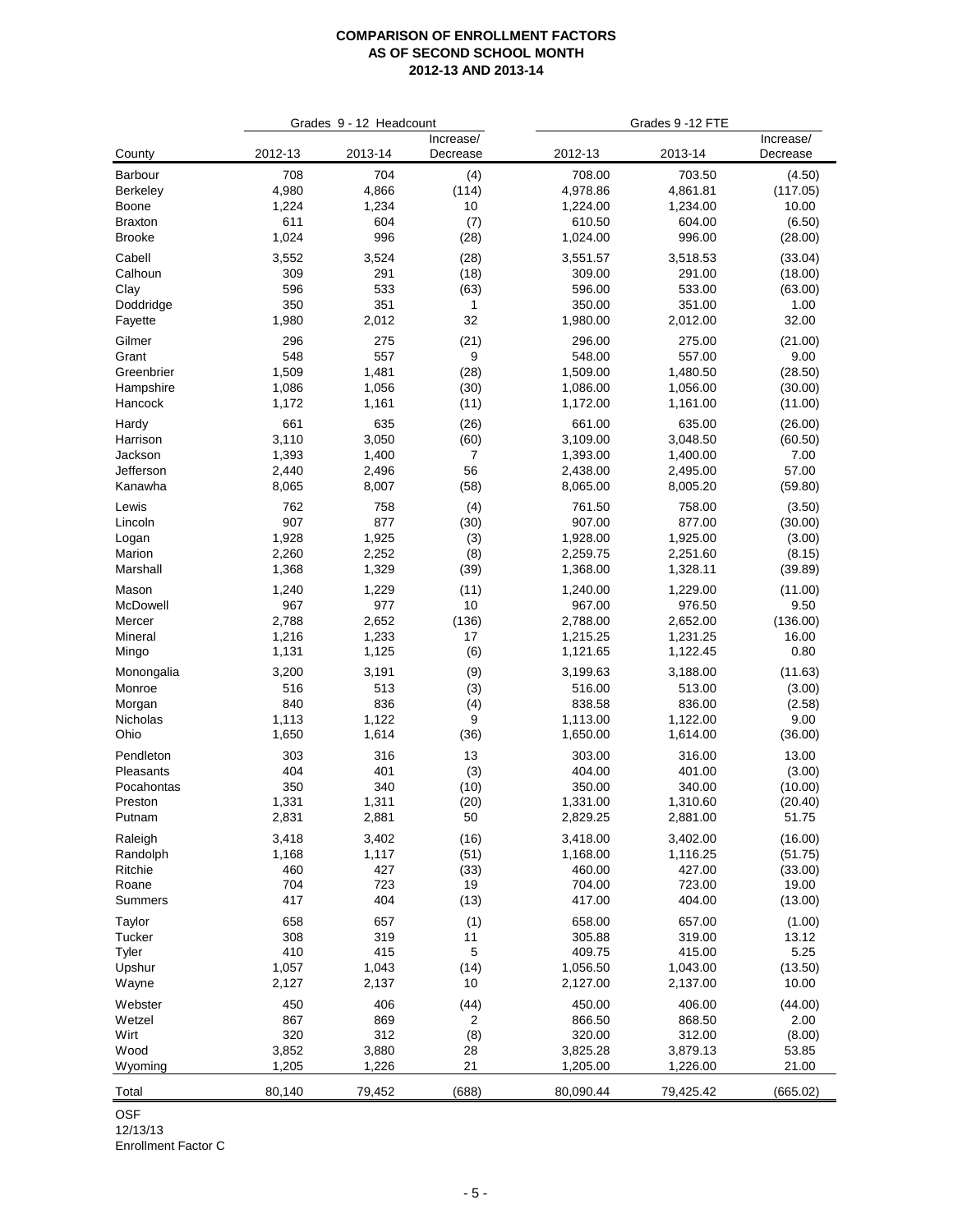|                 |         | Grades PK - 12 Headcount |                       | Grades PK -12 Net Enrollment (W/O Certified Adults) |            |                       |
|-----------------|---------|--------------------------|-----------------------|-----------------------------------------------------|------------|-----------------------|
| County          | 2012-13 | 2013-14                  | Increase/<br>Decrease | 2012-13                                             | 2013-14    | Increase/<br>Decrease |
| Barbour         | 2,441   | 2,454                    | 13                    | 2,440.50                                            | 2,448.50   | 8.00                  |
| <b>Berkeley</b> | 18,171  | 18,221                   | 50                    | 17,935.43                                           | 18,153.82  | 218.39                |
| <b>Boone</b>    | 4,526   | 4,541                    | 15                    | 4,523.50                                            | 4,500.00   | (23.50)               |
| <b>Braxton</b>  | 2,156   | 2,128                    | (28)                  | 2,153.58                                            | 2,120.00   | (33.58)               |
| <b>Brooke</b>   | 3,332   | 3,246                    | (86)                  | 3,323.20                                            | 3,240.00   | (83.20)               |
| Cabell          | 12,979  | 13,085                   | 106                   | 12,977.95                                           | 13,034.43  | 56.49                 |
| Calhoun         | 1,083   | 1,069                    | (14)                  | 1,081.50                                            | 1,069.00   | (12.50)               |
| Clay            | 2,060   | 1,975                    | (85)                  | 2,060.00                                            | 1,975.00   | (85.00)               |
| Doddridge       | 1,161   | 1,159                    | (2)                   | 1,161.00                                            | 1,155.20   | (5.80)                |
| Fayette         | 6,867   | 6,810                    | (57)                  | 6,856.22                                            | 6,810.00   | (46.22)               |
| Gilmer          | 945     | 903                      | (42)                  | 945.00                                              | 901.24     | (43.76)               |
| Grant           | 1,840   | 1,819                    | (21)                  | 1,836.40                                            | 1,814.00   | (22.40)               |
| Greenbrier      | 5,223   | 5,191                    | (32)                  | 5,223.00                                            | 5,184.04   | (38.96)               |
| Hampshire       | 3,499   | 3,422                    | (77)                  | 3,499.00                                            | 3,421.00   | (78.00)               |
| Hancock         | 4,202   | 4,181                    | (21)                  | 4,181.40                                            | 4,173.40   | (8.00)                |
|                 |         |                          |                       |                                                     |            |                       |
| Hardy           | 2,348   | 2,321                    | (27)                  | 2,337.05                                            | 2,314.25   | (22.80)               |
| Harrison        | 10,935  | 10,913                   | (22)                  | 10,924.20                                           | 10,899.40  | (24.80)               |
| Jackson         | 4,965   | 4,914                    | (51)                  | 4,961.00                                            | 4,914.00   | (47.00)<br>121.38     |
| Jefferson       | 8,958   | 9,061                    | 103                   | 8,847.62                                            | 8,969.00   |                       |
| Kanawha         | 28,548  | 28,378                   | (170)                 | 28,131.60                                           | 28,072.70  | (58.90)               |
| Lewis           | 2,626   | 2,624                    | (2)                   | 2,625.50                                            | 2,619.50   | (6.00)                |
| Lincoln         | 3,736   | 3,691                    | (45)                  | 3,730.60                                            | 3,680.00   | (50.60)               |
| Logan           | 6,426   | 6,271                    | (155)                 | 6,423.60                                            | 6,270.00   | (153.60)              |
| Marion          | 8,096   | 8,036                    | (60)                  | 8,062.95                                            | 8,033.50   | (29.45)               |
| Marshall        | 4,691   | 4,708                    | 17                    | 4,680.57                                            | 4,690.28   | 9.71                  |
| Mason           | 4,323   | 4,312                    | (11)                  | 4,261.40                                            | 4,260.60   | (0.80)                |
| McDowell        | 3,537   | 3,437                    | (100)                 | 3,523.56                                            | 3,436.50   | (87.06)               |
| Mercer          | 9,673   | 9,585                    | (88)                  | 9,609.40                                            | 9,512.00   | (97.40)               |
| Mineral         | 4,244   | 4,187                    | (57)                  | 4,242.32                                            | 4,177.89   | (64.43)               |
| Mingo           | 4,441   | 4,403                    | (38)                  | 4,426.55                                            | 4,398.65   | (27.90)               |
| Monongalia      | 11,029  | 11,192                   | 163                   | 11,023.11                                           | 11,164.03  | 140.92                |
| Monroe          | 1,852   | 1,820                    | (32)                  | 1,846.63                                            | 1,812.00   | (34.63)               |
| Morgan          | 2,572   | 2,580                    | 8                     | 2,522.78                                            | 2,541.21   | 18.43                 |
| Nicholas        | 4,035   | 3,956                    | (79)                  | 4,035.00                                            | 3,950.10   | (84.90)               |
| Ohio            | 5,485   | 5,428                    | (57)                  | 5,435.60                                            | 5,386.90   | (48.70)               |
|                 |         |                          |                       |                                                     |            |                       |
| Pendleton       | 1,007   | 1,001                    | (6)                   | 1,007.00                                            | 1,001.00   | (6.00)                |
| Pleasants       | 1,243   | 1,232                    | (11)                  | 1,243.00                                            | 1,232.00   | (11.00)               |
| Pocahontas      | 1,133   | 1,112                    | (21)                  | 1,131.38                                            | 1,112.00   | (19.38)               |
| Preston         | 4,575   | 4,583                    | 8                     | 4,560.20                                            | 4,572.68   | 12.48                 |
| Putnam          | 9,788   | 9,907                    | 119                   | 9,747.25                                            | 9,898.00   | 150.75                |
| Raleigh         | 12,580  | 12,568                   | (12)                  | 12,428.80                                           | 12,517.60  | 88.80                 |
| Randolph        | 4,273   | 4,225                    | (48)                  | 4,273.00                                            | 4,219.95   | (53.05)               |
| Ritchie         | 1,549   | 1,516                    | (33)                  | 1,542.00                                            | 1,511.20   | (30.80)               |
| Roane           | 2,455   | 2,443                    | (12)                  | 2,450.10                                            | 2,442.05   | (8.05)                |
| Summers         | 1,569   | 1,596                    | 27                    | 1,565.00                                            | 1,594.00   | 29.00                 |
| Taylor          | 2,409   | 2,423                    | 14                    | 2,402.20                                            | 2,420.80   | 18.60                 |
| Tucker          | 1,031   | 1,029                    | (2)                   | 1,028.88                                            | 1,028.08   | (0.80)                |
| Tyler           | 1,373   | 1,348                    | (25)                  | 1,370.75                                            | 1,342.00   | (28.75)               |
| Upshur          | 3,854   | 3,822                    | (32)                  | 3,853.50                                            | 3,822.00   | (31.50)               |
| Wayne           | 7,508   | 7,446                    | (62)                  | 7,488.80                                            | 7,437.00   | (51.80)               |
|                 |         |                          |                       |                                                     |            |                       |
| Webster         | 1,493   | 1,446                    | (47)                  | 1,484.00                                            | 1,445.00   | (39.00)               |
| Wetzel          | 2,818   | 2,757                    | (61)                  | 2,813.50                                            | 2,752.50   | (61.00)               |
| Wirt            | 1,035   | 1,022                    | (13)                  | 1,035.00                                            | 1,022.00   | (13.00)               |
| Wood            | 13,341  | 13,260                   | (81)                  | 13,288.98                                           | 13,237.53  | (51.45)               |
| Wyoming         | 4,270   | 4,256                    | (14)                  | 4,267.30                                            | 4,256.00   | (11.30)               |
| Total           | 282,309 | 281,013                  | (1, 296)              | 280,829.34                                          | 279,965.52 | (863.83)              |
|                 |         |                          |                       |                                                     |            |                       |

OSF

12/13/13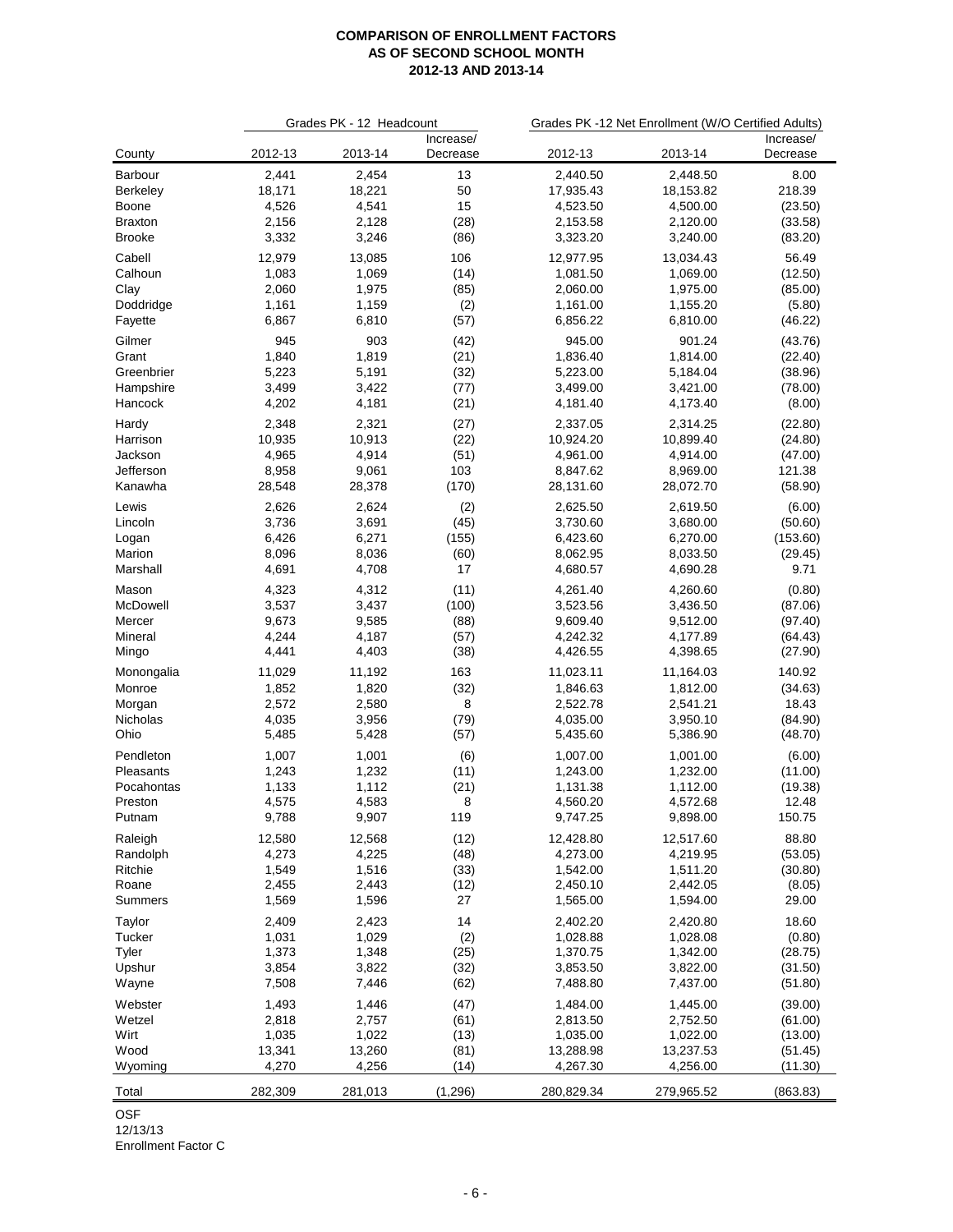|                      |                          | <b>Certified Adult Students</b> |                              |                      | Net Enrollment (With Certified Adults) |                       |
|----------------------|--------------------------|---------------------------------|------------------------------|----------------------|----------------------------------------|-----------------------|
| County               | 2012-13                  | 2013-14                         | Increase/<br>Decrease        | 2012-13              | 2013-14                                | Increase/<br>Decrease |
| Barbour              | 0.62                     | 0.50                            | (0.12)                       | 2,441.12             | 2,449.00                               | 7.88                  |
| Berkeley             | 6.29                     | 3.75                            | (2.54)                       | 17,941.72            | 18,157.57                              | 215.85                |
| Boone                | $\overline{\phantom{a}}$ | $\blacksquare$                  |                              | 4,523.50             | 4,500.00                               | (23.50)               |
| <b>Braxton</b>       |                          |                                 | $\overline{\phantom{a}}$     | 2,153.58             | 2,120.00                               | (33.58)               |
| <b>Brooke</b>        |                          |                                 |                              | 3,323.20             | 3,240.00                               | (83.20)               |
| Cabell               | 6.00                     | 2.00                            | (4.00)                       | 12,983.95            | 13,036.43                              | 52.49                 |
| Calhoun              | 6.91                     | 13.25                           | 6.34                         | 1,088.41             | 1,082.25                               | (6.16)                |
| Clay                 | ÷,                       | $\blacksquare$                  | $\blacksquare$               | 2,060.00             | 1,975.00                               | (85.00)               |
| Doddridge            | $\blacksquare$           | $\blacksquare$                  | $\qquad \qquad \blacksquare$ | 1,161.00             | 1,155.20                               | (5.80)                |
| Fayette              | 2.00                     | 2.00                            |                              | 6,858.22             | 6,812.00                               | (46.22)               |
| Gilmer               |                          | $\overline{\phantom{a}}$        |                              | 945.00               | 901.24                                 | (43.76)               |
| Grant                | 5.99                     | 3.00                            | (2.99)                       | 1,842.39             | 1,817.00                               | (25.39)               |
| Greenbrier           | $\blacksquare$           | 8.93                            | 8.93                         | 5,223.00             | 5,192.97                               | (30.03)               |
| Hampshire            |                          | $\overline{\phantom{a}}$        | $\blacksquare$               | 3,499.00             | 3,421.00                               | (78.00)               |
| Hancock              | 1.75                     | 1.25                            | (0.50)                       | 4,183.15             | 4,174.65                               | (8.50)                |
| Hardy                | ÷.                       | $\blacksquare$                  | $\blacksquare$               | 2,337.05             | 2,314.25                               | (22.80)               |
| Harrison             | 56.26                    | 46.40                           | (9.86)                       | 10,980.46            | 10,945.80                              | (34.66)               |
| Jackson<br>Jefferson | 2.50<br>$\blacksquare$   | 4.00<br>0.75                    | 1.50<br>0.75                 | 4,963.50<br>8,847.62 | 4,918.00<br>8,969.75                   | (45.50)<br>122.13     |
| Kanawha              |                          | $\blacksquare$                  | $\blacksquare$               | 28,131.60            | 28,072.70                              | (58.90)               |
|                      |                          |                                 |                              |                      |                                        |                       |
| Lewis                |                          |                                 | $\blacksquare$               | 2,625.50             | 2,619.50                               | (6.00)                |
| Lincoln              | $\blacksquare$           | $\blacksquare$<br>1.74          |                              | 3,730.60<br>6,427.13 | 3,680.00                               | (50.60)               |
| Logan<br>Marion      | 3.53<br>17.43            | 15.94                           | (1.79)<br>(1.49)             | 8,080.38             | 6,271.74<br>8,049.44                   | (155.39)<br>(30.94)   |
| Marshall             | $\blacksquare$           | $\blacksquare$                  | $\blacksquare$               | 4,680.57             | 4,690.28                               | 9.71                  |
|                      |                          |                                 |                              |                      |                                        |                       |
| Mason<br>McDowell    | 0.50<br>0.30             | 5.63<br>0.25                    | 5.13<br>(0.05)               | 4,261.90<br>3,523.86 | 4,266.23<br>3,436.75                   | 4.33<br>(87.11)       |
| Mercer               | 0.75                     | 4.25                            | 3.50                         | 9,610.15             | 9,516.25                               | (93.90)               |
| Mineral              | 1.62                     | 0.88                            | (0.75)                       | 4,243.94             | 4,178.77                               | (65.17)               |
| Mingo                | $\blacksquare$           | ÷,                              | $\blacksquare$               | 4,426.55             | 4,398.65                               | (27.90)               |
| Monongalia           | 19.47                    | 18.30                           | (1.17)                       | 11,042.58            | 11,182.32                              | 139.75                |
| Monroe               | $\blacksquare$           | $\blacksquare$                  | $\overline{\phantom{a}}$     | 1,846.63             | 1,812.00                               | (34.63)               |
| Morgan               |                          |                                 |                              | 2,522.78             | 2,541.21                               | 18.43                 |
| Nicholas             | 1.24                     | 0.25                            | (0.99)                       | 4,036.24             | 3,950.35                               | (85.89)               |
| Ohio                 | $\overline{\phantom{a}}$ | $\overline{\phantom{a}}$        | $\overline{\phantom{a}}$     | 5,435.60             | 5,386.90                               | (48.70)               |
| Pendleton            |                          | $\overline{\phantom{a}}$        | $\overline{\phantom{a}}$     | 1,007.00             | 1,001.00                               | (6.00)                |
| Pleasants            |                          | 4.00                            | 4.00                         | 1,243.00             | 1,236.00                               | (7.00)                |
| Pocahontas           |                          | $\blacksquare$                  |                              | 1,131.38             | 1,112.00                               | (19.38)               |
| Preston              | 0.25                     | 0.54                            | 0.29                         | 4,560.45             | 4,573.22                               | 12.77                 |
| Putnam               | 21.25                    | 88.25                           | 67.00                        | 9,768.50             | 9,986.25                               | 217.75                |
| Raleigh              | 20.37                    | 25.63                           | 5.26                         | 12,449.17            | 12,543.23                              | 94.06                 |
| Randolph             | 0.25                     |                                 | (0.25)                       | 4,273.25             | 4,219.95                               | (53.30)               |
| Ritchie              |                          |                                 |                              | 1,542.00             | 1,511.20                               | (30.80)               |
| Roane                | 2.50                     | $\blacksquare$                  | (2.50)                       | 2,452.60             | 2,442.05                               | (10.55)               |
| <b>Summers</b>       | $\overline{\phantom{a}}$ |                                 |                              | 1,565.00             | 1,594.00                               | 29.00                 |
| Taylor               | 0.74                     |                                 | (0.74)                       | 2,402.94             | 2,420.80                               | 17.86                 |
| Tucker               |                          |                                 |                              | 1,028.88             | 1,028.08                               | (0.80)                |
| Tyler                | $\blacksquare$           |                                 | $\overline{a}$               | 1,370.75             | 1,342.00                               | (28.75)               |
| Upshur               | 10.87                    | 37.56                           | 26.69                        | 3,864.37             | 3,859.56                               | (4.81)                |
| Wayne                | ä,                       |                                 | $\blacksquare$               | 7,488.80             | 7,437.00                               | (51.80)               |
| Webster              |                          |                                 |                              | 1,484.00             | 1,445.00                               | (39.00)               |
| Wetzel               |                          |                                 |                              | 2,813.50             | 2,752.50                               | (61.00)               |
| Wirt                 |                          |                                 |                              | 1,035.00             | 1,022.00                               | (13.00)               |
| Wood                 |                          |                                 |                              | 13,288.98            | 13,237.53                              | (51.45)               |
| Wyoming              | 20.00                    | 38.00                           | 18.00                        | 4,287.30             | 4,294.00                               | 6.70                  |
|                      |                          |                                 |                              |                      |                                        |                       |
| Total                | 209.39                   | 327.03                          | 117.64                       | 281,038.73           | 280,292.55                             | (746.18)              |

OSF

12/13/13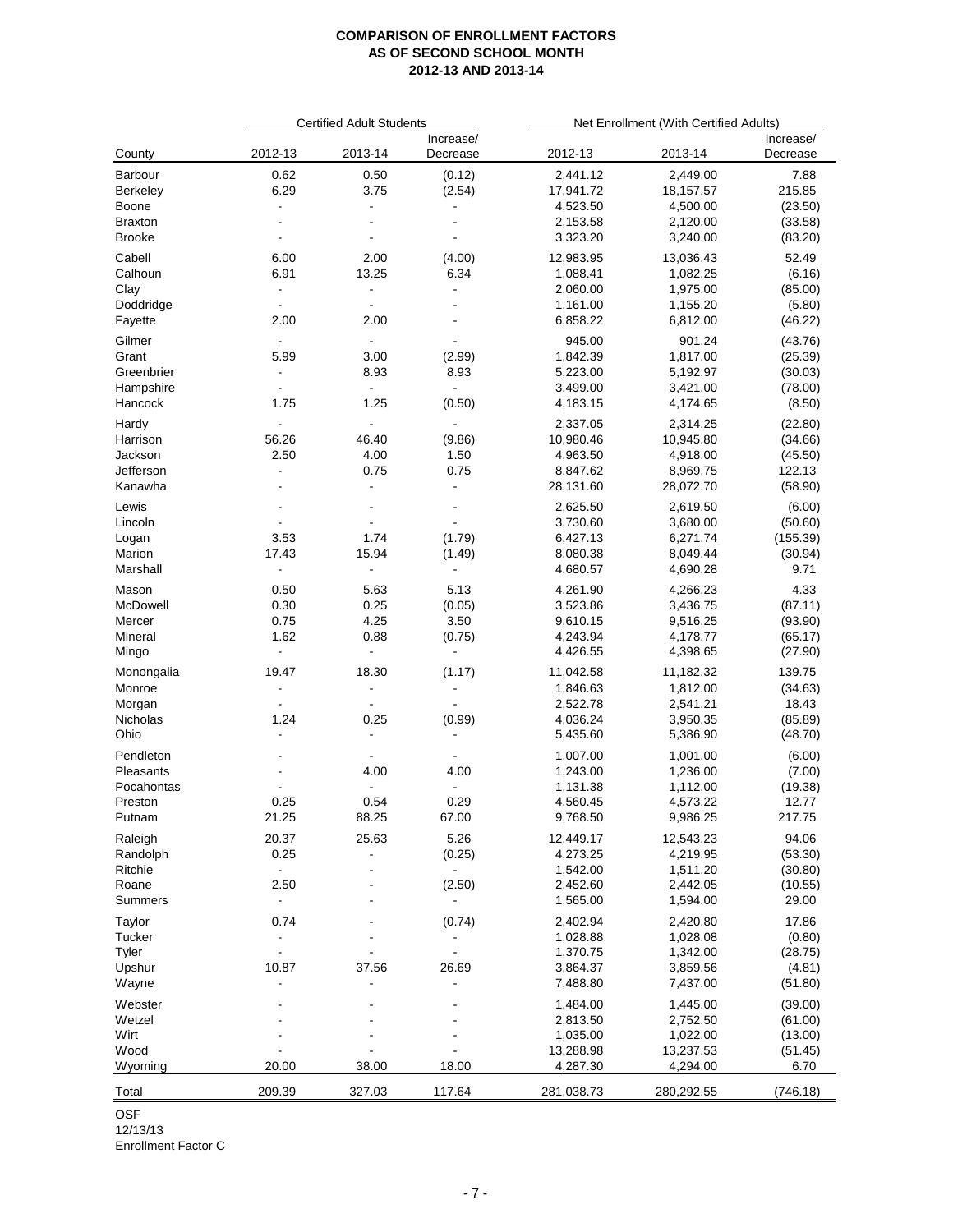|                   |                          | Additional Adjustments Below 1,400 |                                            |            | Net Enrollment (With All Adjustments) |                       |
|-------------------|--------------------------|------------------------------------|--------------------------------------------|------------|---------------------------------------|-----------------------|
| County            | 2012-13                  | 2013-14                            | Increase/<br>Decrease                      | 2012-13    | 2013-14                               | Increase/<br>Decrease |
| Barbour           |                          |                                    |                                            | 2,441.12   | 2,449.00                              | 7.88                  |
| Berkeley          |                          |                                    |                                            | 17,941.72  | 18,157.57                             | 215.85                |
| <b>Boone</b>      |                          |                                    |                                            | 4,523.50   | 4,500.00                              | (23.50)               |
| Braxton           |                          |                                    |                                            | 2,153.58   | 2,120.00                              | (33.58)               |
| <b>Brooke</b>     |                          |                                    |                                            | 3,323.20   | 3,240.00                              | (83.20)               |
| Cabell            |                          |                                    |                                            | 12,983.95  | 13,036.43                             | 52.49                 |
| Calhoun           | 96.59                    | 97.22                              | 0.63                                       | 1,185.00   | 1,179.47                              | (5.53)                |
| Clay              | $\blacksquare$           | $\overline{\phantom{a}}$           | $\overline{\phantom{a}}$                   | 2,060.00   | 1,975.00                              | (85.00)               |
| Doddridge         | 78.98                    | 80.23                              | 1.25                                       | 1,239.98   | 1,235.43                              | (4.55)                |
| Fayette           | $\overline{\phantom{a}}$ | $\blacksquare$                     | $\blacksquare$                             | 6,858.22   | 6,812.00                              | (46.22)               |
| Gilmer            | 196.17                   | 222.02                             | 25.85                                      | 1,141.17   | 1,123.26                              | (17.91)               |
| Grant             |                          |                                    |                                            | 1,842.39   | 1,817.00                              | (25.39)               |
| Greenbrier        |                          |                                    | $\overline{\phantom{a}}$                   | 5,223.00   | 5,192.97                              | (30.03)               |
| Hampshire         |                          |                                    |                                            | 3,499.00   | 3,421.00                              | (78.00)               |
| Hancock           |                          |                                    |                                            | 4,183.15   | 4,174.65                              | (8.50)                |
|                   |                          |                                    |                                            |            |                                       |                       |
| Hardy             |                          |                                    |                                            | 2,337.05   | 2,314.25                              | (22.80)               |
| Harrison          |                          |                                    |                                            | 10,980.46  | 10,945.80                             | (34.66)               |
| Jackson           |                          |                                    |                                            | 4,963.50   | 4,918.00                              | (45.50)               |
| Jefferson         |                          |                                    |                                            | 8,847.62   | 8,969.75                              | 122.13                |
| Kanawha           |                          |                                    |                                            | 28,131.60  | 28,072.70                             | (58.90)               |
| Lewis             |                          |                                    |                                            | 2,625.50   | 2,619.50                              | (6.00)                |
| Lincoln           |                          |                                    |                                            | 3,730.60   | 3,680.00                              | (50.60)               |
| Logan             |                          |                                    |                                            | 6,427.13   | 6,271.74                              | (155.39)              |
| Marion            |                          |                                    |                                            | 8,080.38   | 8,049.44                              | (30.94)               |
| Marshall          |                          |                                    |                                            | 4,680.57   | 4,690.28                              | 9.71                  |
|                   |                          |                                    |                                            | 4,261.90   | 4,266.23                              | 4.33                  |
| Mason<br>McDowell |                          |                                    |                                            | 3,523.86   | 3,436.75                              |                       |
|                   |                          |                                    |                                            |            |                                       | (87.11)               |
| Mercer            |                          |                                    |                                            | 9,610.15   | 9,516.25                              | (93.90)               |
| Mineral           |                          |                                    |                                            | 4,243.94   | 4,178.77                              | (65.17)               |
| Mingo             |                          |                                    |                                            | 4,426.55   | 4,398.65                              | (27.90)               |
| Monongalia        |                          |                                    |                                            | 11,042.58  | 11,182.32                             | 139.75                |
| Monroe            |                          |                                    |                                            | 1,846.63   | 1,812.00                              | (34.63)               |
| Morgan            |                          |                                    |                                            | 2,522.78   | 2,541.21                              | 18.43                 |
| Nicholas          |                          |                                    |                                            | 4,036.24   | 3,950.35                              | (85.89)               |
| Ohio              |                          |                                    |                                            | 5,435.60   | 5,386.90                              | (48.70)               |
| Pendleton         | 328.81                   | 328.62                             | (0.19)                                     | 1,335.81   | 1,329.62                              | (6.19)                |
| Pleasants         | 20.36                    | 21.09                              | 0.73                                       | 1,263.36   | 1,257.09                              | (6.27)                |
| Pocahontas        | 268.63                   | 288.00                             | 19.38                                      | 1,400.00   | 1,400.00                              | Ξ.                    |
| Preston           | $\overline{\phantom{a}}$ | $\overline{\phantom{a}}$           | $\overline{\phantom{a}}$                   | 4,560.45   | 4,573.22                              | 12.77                 |
| Putnam            |                          |                                    |                                            | 9,768.50   | 9,986.25                              | 217.75                |
|                   |                          |                                    |                                            |            |                                       |                       |
| Raleigh           |                          |                                    |                                            | 12,449.17  | 12,543.23                             | 94.06                 |
| Randolph          |                          |                                    |                                            | 4,273.25   | 4,219.95                              | (53.30)               |
| Ritchie           |                          |                                    |                                            | 1,542.00   | 1,511.20                              | (30.80)               |
| Roane             |                          |                                    |                                            | 2,452.60   | 2,442.05                              | (10.55)               |
| Summers           |                          |                                    |                                            | 1,565.00   | 1,594.00                              | 29.00                 |
| Taylor            |                          |                                    |                                            | 2,402.94   | 2,420.80                              | 17.86                 |
| Tucker            | 182.46                   | 179.86                             | (2.60)                                     | 1,211.34   | 1,207.94                              | (3.40)                |
| Tyler             | 6.68                     | 13.31                              | 6.63                                       | 1,377.43   | 1,355.31                              | (22.12)               |
| Upshur            |                          |                                    | $\overline{\phantom{a}}$                   | 3,864.37   | 3,859.56                              | (4.81)                |
| Wayne             |                          |                                    | $\overline{\phantom{a}}$                   | 7,488.80   | 7,437.00                              | (51.80)               |
| Webster           |                          |                                    |                                            |            |                                       |                       |
| Wetzel            |                          |                                    | $\overline{\phantom{a}}$<br>$\blacksquare$ | 1,484.00   | 1,445.00                              | (39.00)               |
| Wirt              |                          |                                    |                                            | 2,813.50   | 2,752.50                              | (61.00)               |
|                   | 99.62                    | 102.69                             | 3.07                                       | 1,134.62   | 1,124.69                              | (9.93)                |
| Wood              |                          |                                    | $\blacksquare$                             | 13,288.98  | 13,237.53                             | (51.45)               |
| Wyoming           |                          |                                    | $\overline{\phantom{a}}$                   | 4,287.30   | 4,294.00                              | 6.70                  |
| Total             | 1,278.30                 | 1,333.04                           | 54.75                                      | 282,317.03 | 281,625.59                            | (691.44)              |

OSF

12/13/13